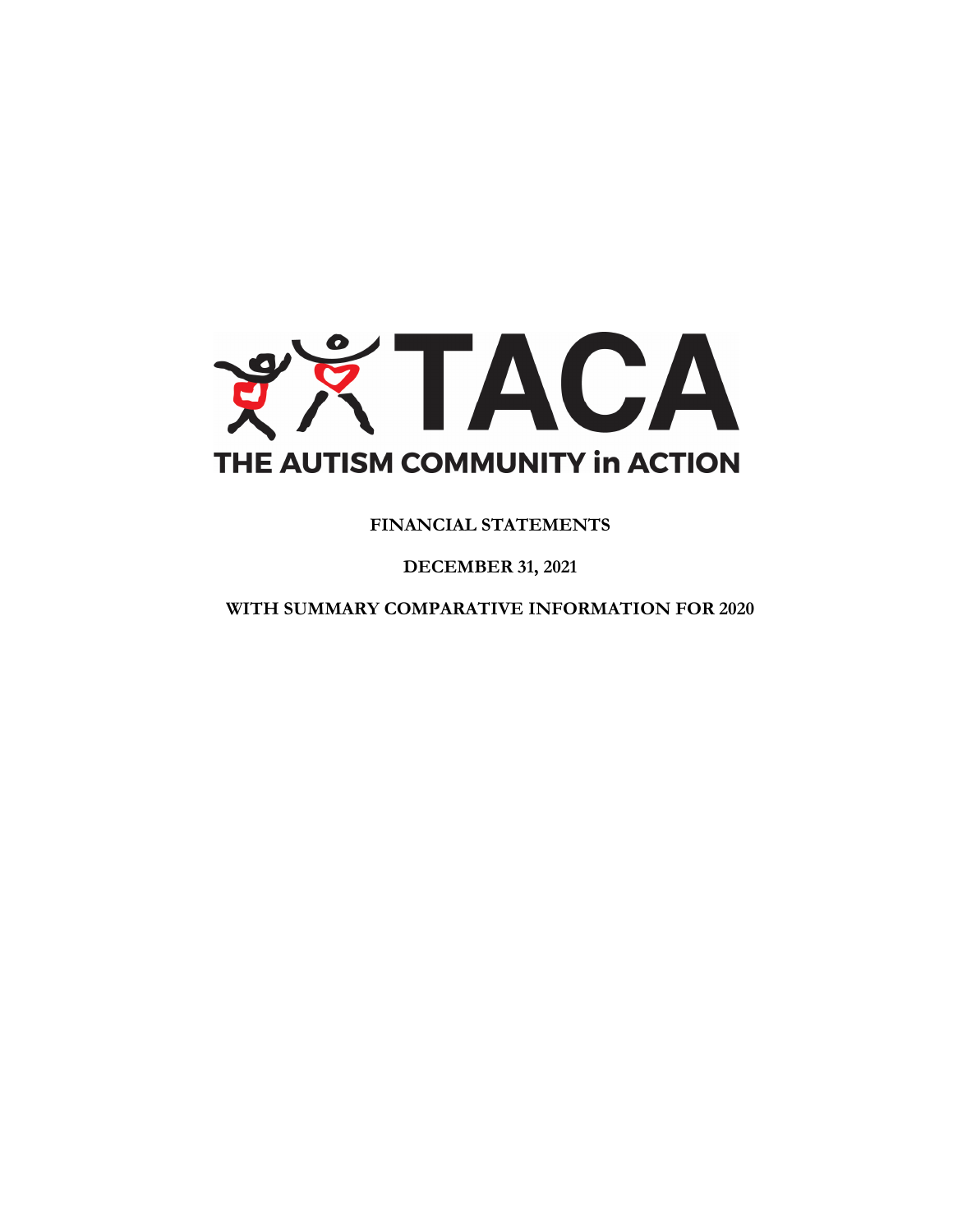# **CONTENTS**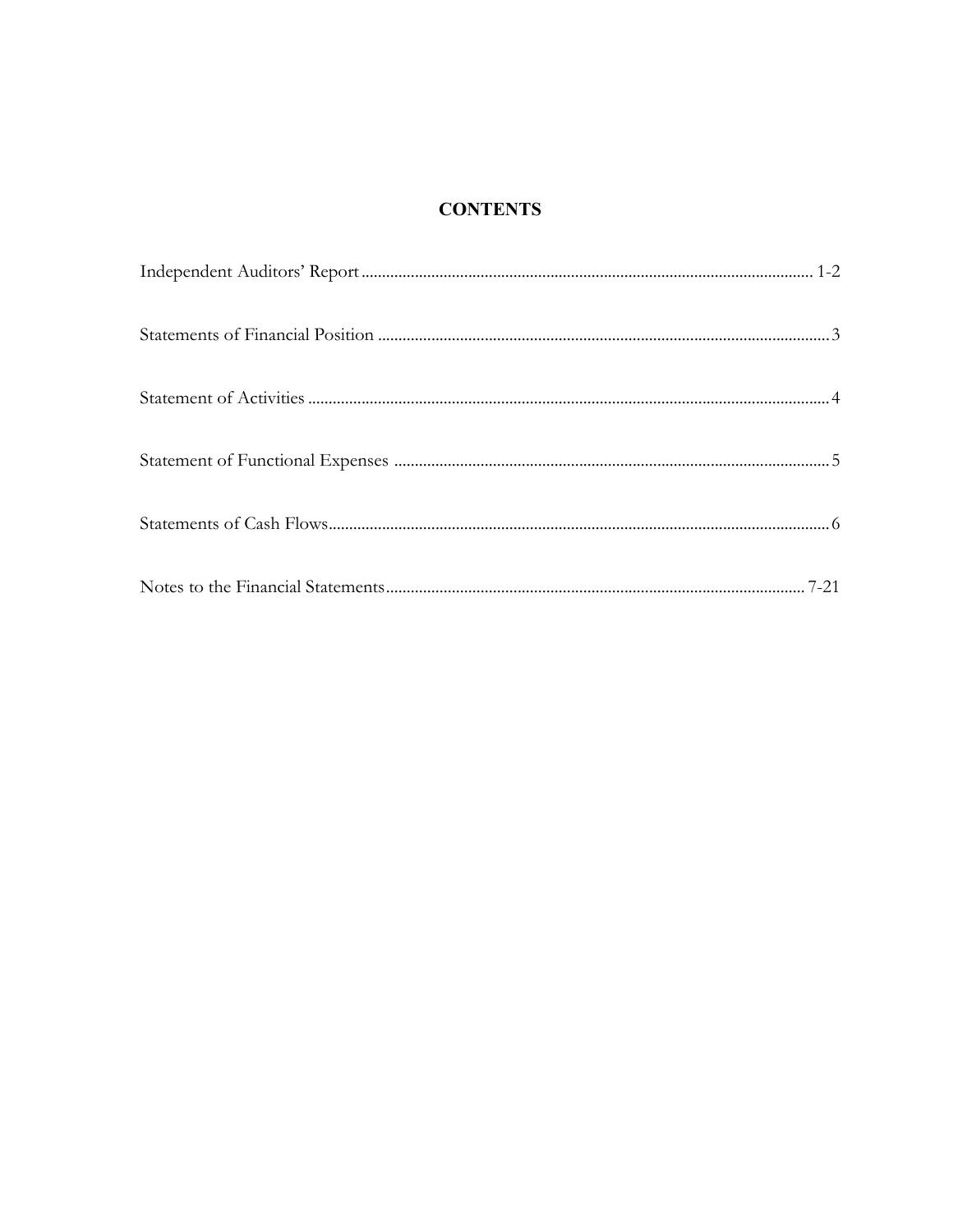



### **INDEPENDENT AUDITORS' REPORT**

To the Board of Directors of The Autism Community in Action:

#### **Opinion**

We have audited the accompanying financial statements of The Autism Community in Action (a nonprofit organization), which comprise the statement of financial position as of December 31, 2021, and the related statements of activities, functional expenses, and cash flows for the year then ended, and the related notes to the financial statements.

In our opinion, the financial statements referred to above present fairly, in all material respects, the financial position of The Autism Community in Action as of December 31, 2021, and the changes in net assets and its cash flows for the year then ended in accordance with accounting principles generally accepted in the United States of America.

#### **Basis for Opinion**

We conducted our audit in accordance with auditing standards generally accepted in the United States of America. Our responsibilities under those standards are further described in the Auditor's Responsibilities for the Audit of the Financial Statements section of our report. We are required to be independent of The Autism Community in Action and to meet our other ethical responsibilities in accordance with the relevant ethical requirements relating to our audit. We believe that the audit evidence we have obtained is sufficient and appropriate to provide a basis for our audit opinion.

#### **Responsibilities of Management for the Financial Statements**

Management is responsible for the preparation and fair presentation of the financial statements in accordance with accounting principles generally accepted in the United States of America, and for the design, implementation, and maintenance of internal control relevant to the preparation and fair presentation of financial statements that are free from material misstatement, whether due to fraud or error.

In preparing the financial statements, management is required to evaluate whether there are conditions or events, considered in the aggregate, that raise substantial doubt about The Autism Community in Action's ability to continue as a going concern within one year after the date that the financial statements are available to be issued.

#### THE STATEMENT WE MAKE IS MORE HAN JUST FINANCIAL.

evergreenallianceCPA.com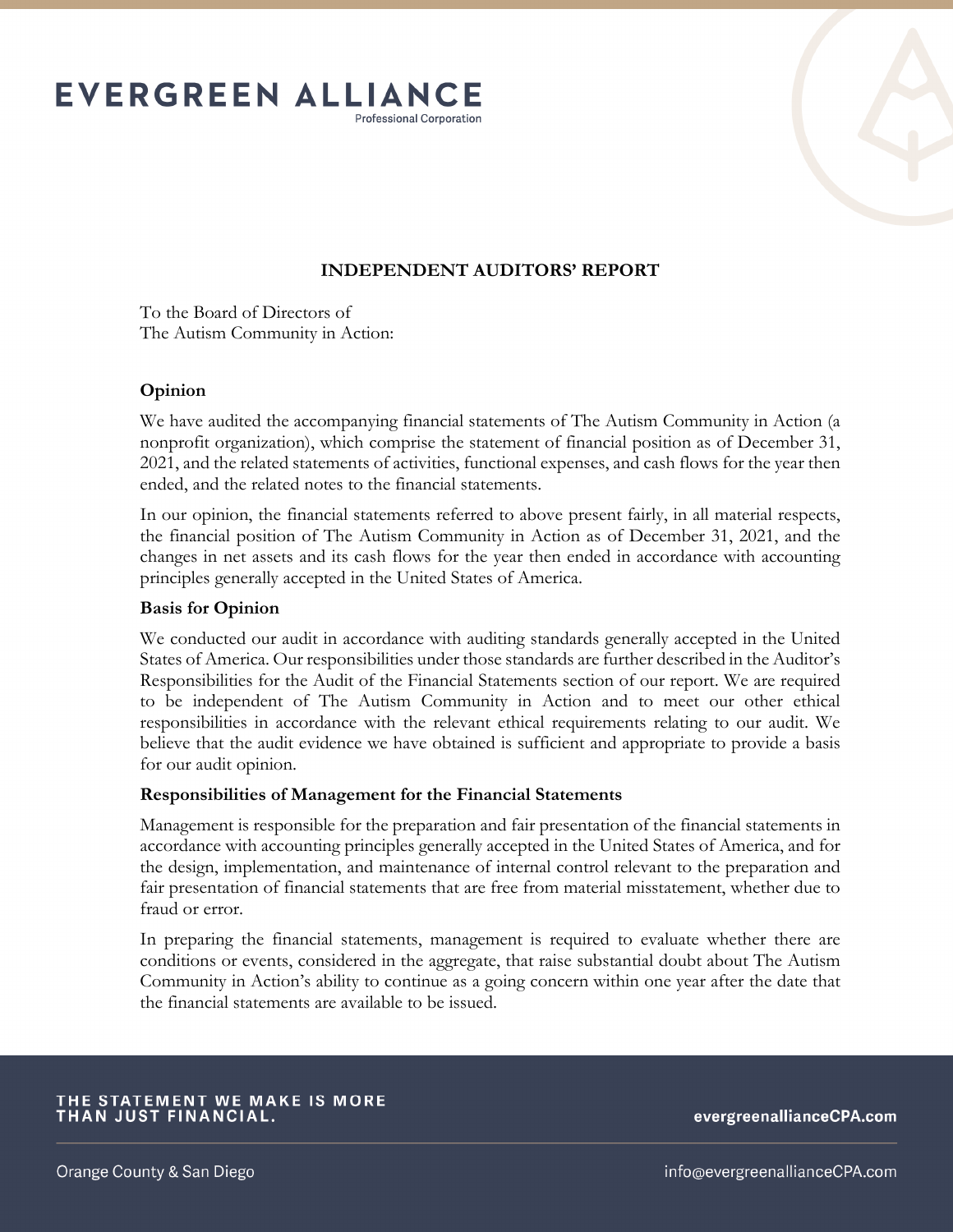### **Auditor's Responsibilities for the Audit of the Financial Statements**

Our objectives are to obtain reasonable assurance about whether the financial statements as a whole are free from material misstatement, whether due to fraud or error, and to issue an auditor's report that includes our opinion. Reasonable assurance is a high level of assurance but is not absolute assurance and therefore is not a guarantee that an audit conducted in accordance with generally accepted auditing standards will always detect a material misstatement when it exists. The risk of not detecting a material misstatement resulting from fraud is higher than for one resulting from error, as fraud may involve collusion, forgery, intentional omissions, misrepresentations, or the override of internal control. Misstatements are considered material if there is a substantial likelihood that, individually or in the aggregate, they would influence the judgment made by a reasonable user based on the financial statements.

In performing an audit in accordance with generally accepted auditing standards, we:

- Exercise professional judgment and maintain professional skepticism throughout the audit.
- Identify and assess the risks of material misstatement of the financial statements, whether due to fraud or error, and design and perform audit procedures responsive to those risks. Such procedures include examining, on a test basis, evidence regarding the amounts and disclosures in the financial statements.
- Obtain an understanding of internal control relevant to the audit in order to design audit procedures that are appropriate in the circumstances, but not for the purpose of expressing an opinion on the effectiveness of The Autism Community in Action's internal control. Accordingly, no such opinion is expressed.
- Evaluate the appropriateness of accounting policies used and the reasonableness of significant accounting estimates made by management, as well as evaluate the overall presentation of the financial statements.
- Conclude whether, in our judgment, there are conditions or events, considered in the aggregate, that raise substantial doubt about The Autism Community in Action's ability to continue as a going concern for a reasonable period of time.

We are required to communicate with those charged with governance regarding, among other matters, the planned scope and timing of the audit, significant audit findings, and certain internal control related matters that we identified during the audit.

### **Report on Summarized Comparative Information**

We have previously audited The Autism Community in Action's 2020 financial statements and we expressed an unmodified audit opinion on those audited financial statements in our report dated July 13, 2021. In our opinion, the summarized comparative information presented herein as of and for the year ended December 31, 2020, is consistent, in all material respects, with the audited financial statements from which it has been derived.

Evergreen Arriance

Los Alamitos, California June 9, 2022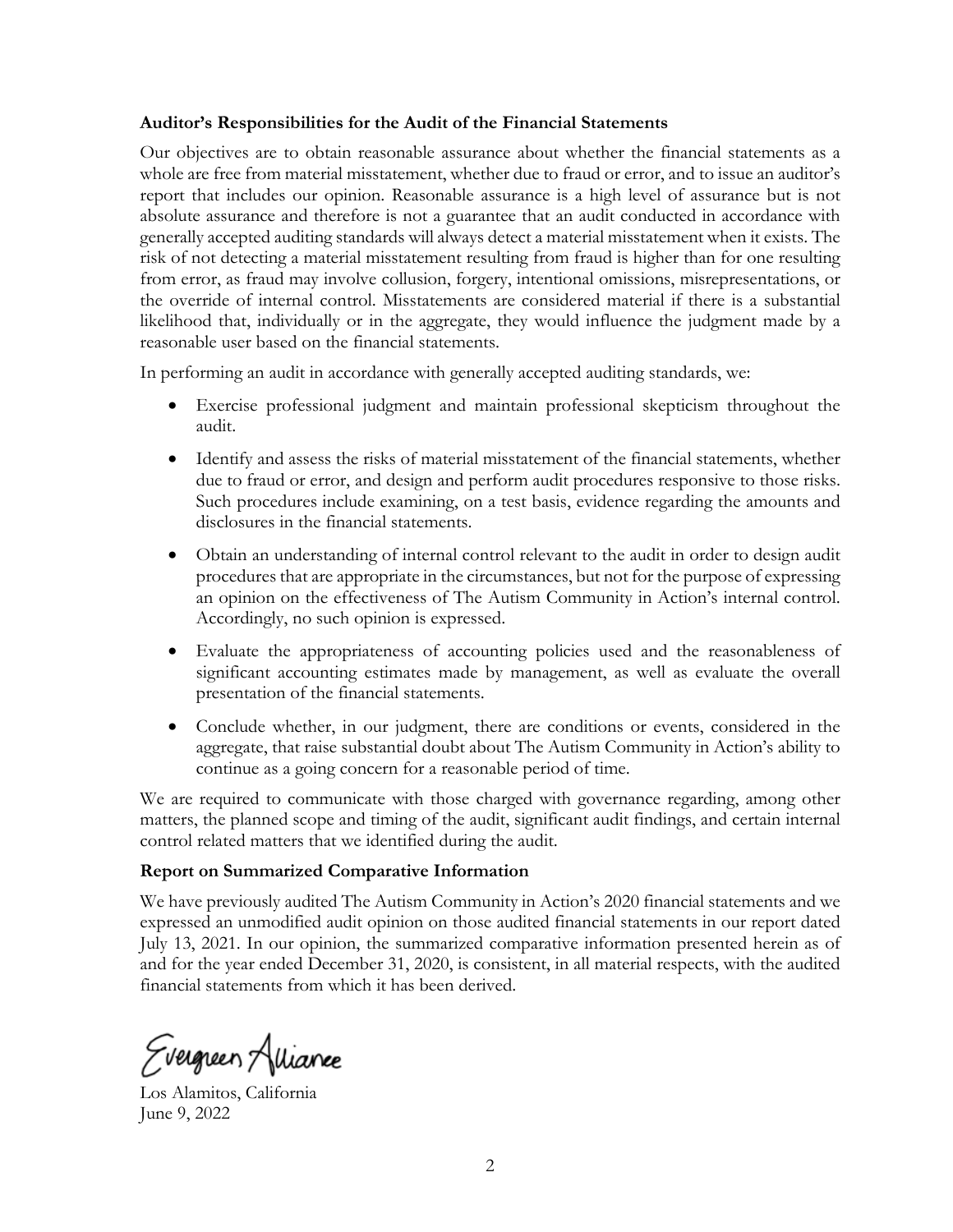## **THE AUTISM COMMUNITY IN ACTION STATEMENTS OF FINANCIAL POSITION AS OF DECEMBER 31, 2021 AND 2020**

|                                                            | December 31, |           |    |         |
|------------------------------------------------------------|--------------|-----------|----|---------|
|                                                            |              | 2021      |    | 2020    |
| <b>ASSETS</b>                                              |              |           |    |         |
| <b>CURRENT ASSETS</b>                                      |              |           |    |         |
| Cash and cash equivalents                                  | \$           | 955,054   | \$ | 613,354 |
| Contributions receivable, current                          |              | 58,211    |    | 55,877  |
| Accounts receivable                                        |              | 46,757    |    | 5,066   |
| Other receivables                                          |              | 33,840    |    |         |
| Prepaid expenses                                           |              | 69,803    |    | 194,123 |
| Investments                                                |              | 81,564    |    | 33,338  |
| <b>Total Current Assets</b>                                |              | 1,245,229 |    | 901,758 |
| PROPERTY AND EQUIPMENT, NET                                |              | 22,672    |    | 19,656  |
| <b>OTHER ASSETS</b>                                        |              |           |    |         |
| Contributions receivable, net of current portion           |              | 58,333    |    |         |
| Beneficial interest in assets held by community foundation |              | 94,709    |    | 59,844  |
| Deposits                                                   |              | 8,251     |    | 8,251   |
| <b>Total Other Assets</b>                                  |              | 161,293   |    | 68,095  |
|                                                            |              |           |    |         |
| <b>TOTAL ASSETS</b>                                        |              | 1,429,194 |    | 989,509 |
| <b>LIABILITIES AND NET ASSETS</b>                          |              |           |    |         |
| <b>CURRENT LIABILITIES</b>                                 |              |           |    |         |
| Accounts payable and accrued expenses                      | \$           | 16,810    | \$ | 20,467  |
| Accrued employee related expenses                          |              | 60,733    |    | 43,790  |
| Deferred revenue                                           |              | 5,900     |    | 47,105  |
| Line of credit payable                                     |              |           |    | 60,000  |
| <b>Total Current Liabilities</b>                           |              | 83,433    |    | 171,362 |
| <b>COMMITMENTS (NOTE 11)</b>                               |              |           |    |         |
| <b>TOTAL LIABILITIES</b>                                   |              | 83,443    |    | 171,362 |
| <b>NET ASSETS</b>                                          |              |           |    |         |
| Without donor restrictions:                                |              |           |    |         |
| Undesignated                                               |              | 1,060,212 |    | 647,480 |
| Board designated endowment                                 |              | 94,709    |    | 59,844  |
| Total without donor restrictions                           |              | 1,154,921 |    | 707,324 |
| With donor restrictions                                    |              | 190,830   |    | 110,823 |
| <b>TOTAL NET ASSETS</b>                                    |              | 1,345,751 |    | 818,147 |
| <b>TOTAL LIABILITIES AND NET ASSETS</b>                    |              | 1,429,194 | \$ | 989,509 |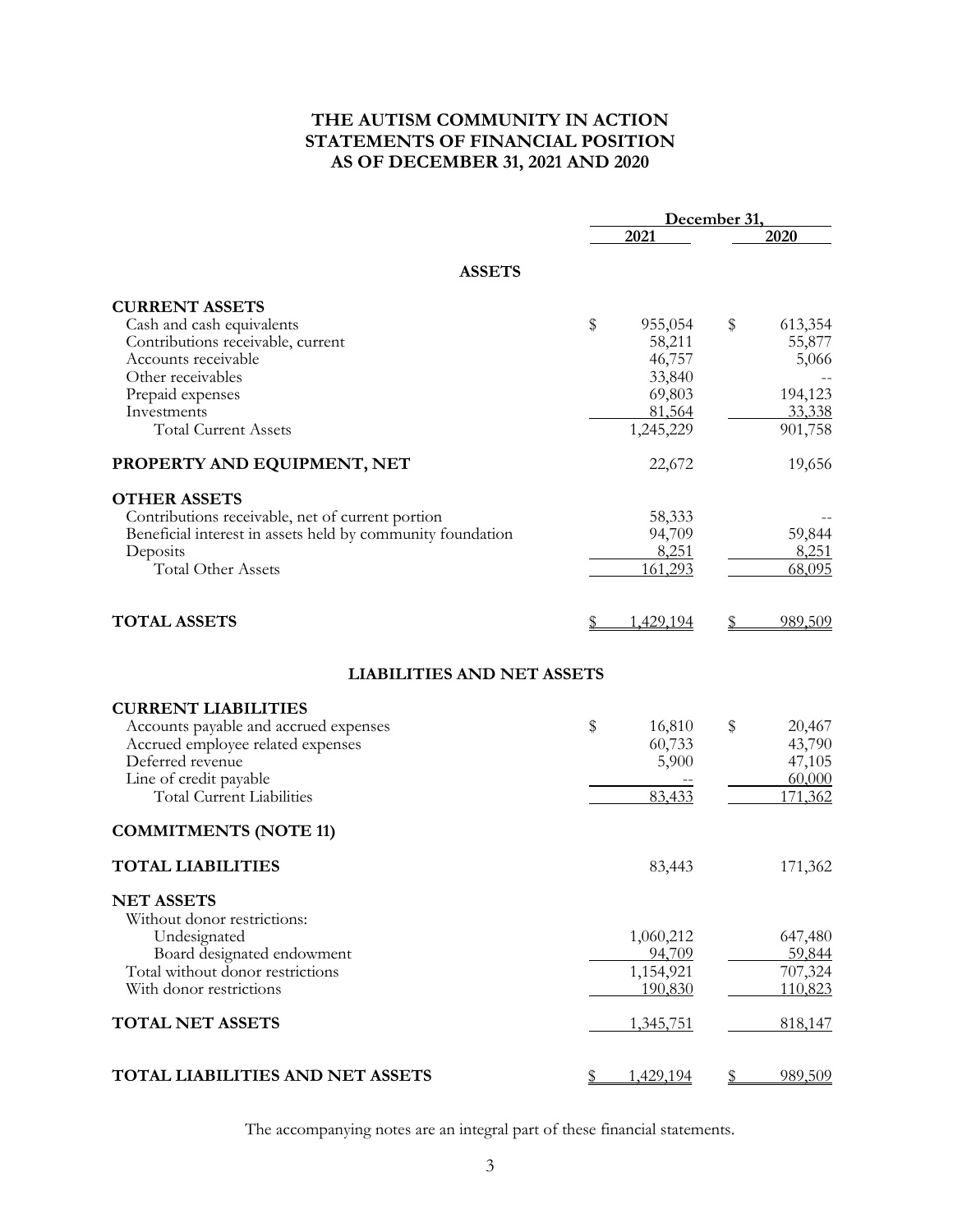### **THE AUTISM COMMUNITY IN ACTION STATEMENT OF ACTIVITIES FOR THE YEAR ENDED DECEMBER 31, 2021 WITH SUMMARY COMPARATIVE TOTALS FOR 2020**

|                                       |    |                                             |    |                                          | December 31,    |               |           |  |
|---------------------------------------|----|---------------------------------------------|----|------------------------------------------|-----------------|---------------|-----------|--|
|                                       |    | <b>Without Donor</b><br><b>Restrictions</b> |    | <b>With Donor</b><br><b>Restrictions</b> | 2021            |               | 2020      |  |
| <b>REVENUE AND SUPPORT</b>            |    |                                             |    |                                          |                 |               |           |  |
| Contributions                         | \$ | 1,140,180                                   | \$ | 287,577                                  | \$<br>1,427,757 | \$            | 861,966   |  |
| In-kind contributions                 |    | 91,892                                      |    |                                          | 91,892          |               | 102,765   |  |
| Program revenue                       |    | 64,185                                      |    |                                          | 64,185          |               | 73,835    |  |
| Membership dues                       |    | 29,110                                      |    |                                          | 29,110          |               | 26,750    |  |
| Investment income                     |    | 16,795                                      |    |                                          | 16,795          |               | 19,985    |  |
| Other income                          |    | 3,173                                       |    |                                          | 3,173           |               | 2,971     |  |
| Net assets released from restrictions |    | 207,570                                     |    | 207,570)                                 |                 |               | $- \, -$  |  |
|                                       |    | 1,552,905                                   |    | 80,007                                   | 835,482         |               | 1,088,272 |  |
| <b>SPECIAL EVENTS</b>                 |    |                                             |    |                                          |                 |               |           |  |
| Special events revenue                |    | 1,196,208                                   |    |                                          | 1,196,208       |               | 662,769   |  |
| Special events expense                |    | 455,767)                                    |    |                                          | 455,767)        |               | 171,251)  |  |
|                                       |    | 740,441                                     |    | $-$                                      | 740,441         |               | 491,518   |  |
| <b>PRODUCT SALES</b>                  |    |                                             |    |                                          |                 |               |           |  |
| Product sales                         |    | 12,411                                      |    |                                          | 12,411          |               | 7,849     |  |
| Cost of sales                         |    | 17,270)                                     |    |                                          | 17,270)         |               | 9,385     |  |
|                                       |    | 4,859                                       |    |                                          | 4,859           |               | 1,536     |  |
| <b>TOTAL REVENUE AND SUPPORT</b>      |    | 2,288,487                                   |    | 80,007                                   | 2,368,494       |               | 1,578,254 |  |
| <b>EXPENSES</b>                       |    |                                             |    |                                          |                 |               |           |  |
| Program services                      |    | 1,345,108                                   |    |                                          | 1,345,108       |               | 1,127,918 |  |
| Supporting services:                  |    |                                             |    |                                          |                 |               |           |  |
| Management and general                |    | 190,772                                     |    |                                          | 190,772         |               | 157,815   |  |
| Fundraising                           |    | 305,010                                     |    |                                          | 305,010         |               | 295,782   |  |
| <b>TOTAL EXPENSES</b>                 |    | 1,840,890                                   |    |                                          | 1,840,890       |               | 1,581,515 |  |
| <b>CHANGE IN NET ASSETS</b>           |    | 447,597                                     |    | 80,007                                   | 527,604         | $\left($      | 3,261)    |  |
| <b>NET ASSETS AT</b>                  |    |                                             |    |                                          |                 |               |           |  |
| <b>BEGINNING OF YEAR</b>              |    | 707,324                                     |    | 110,823                                  | 818,147         |               | 821,408   |  |
| NET ASSETS AT END OF YEAR             | \$ | 1,154,921                                   | S  | 190,830                                  | \$<br>1,345,751 | $\frac{1}{2}$ | 818,147   |  |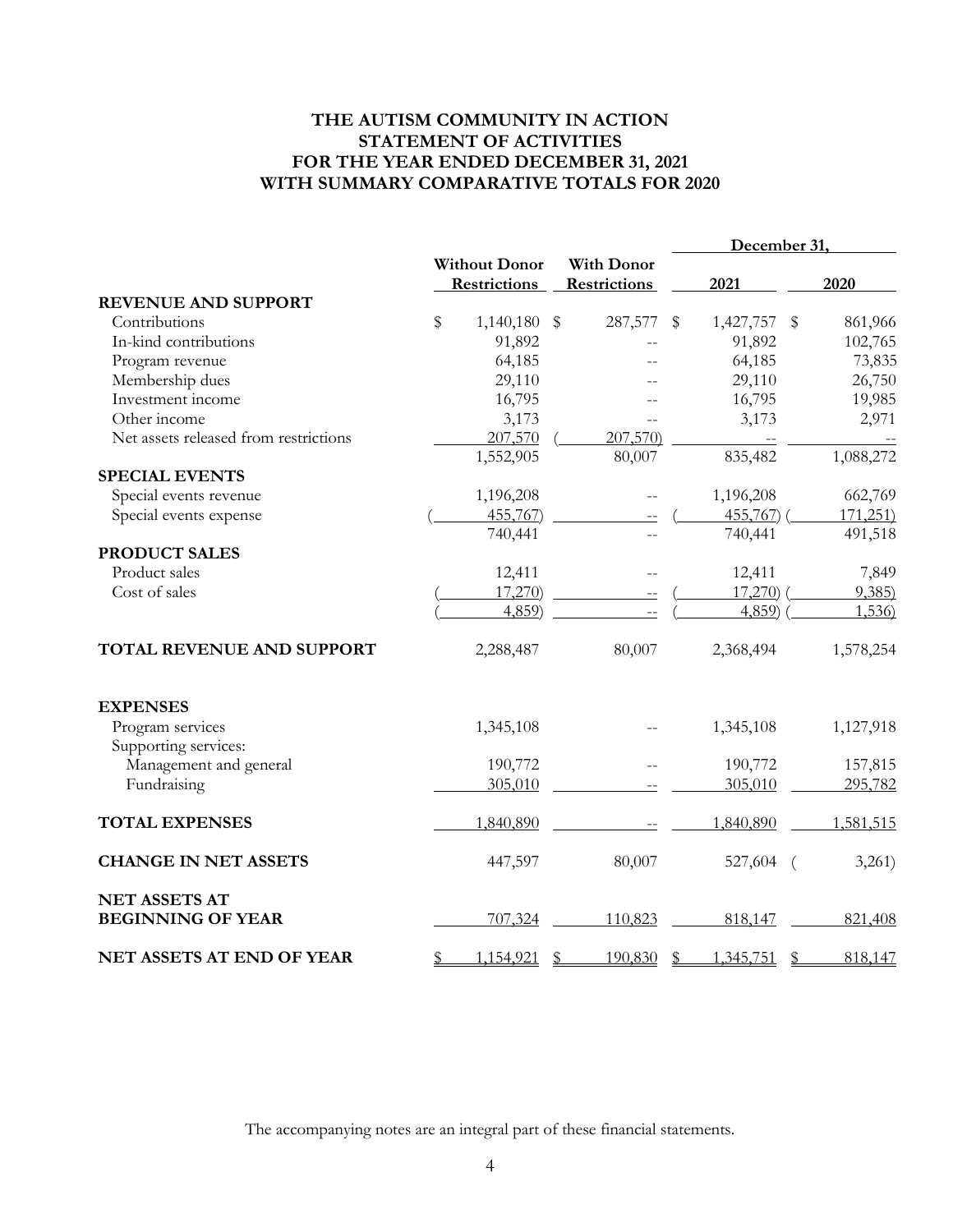### **THE AUTISM COMMUNITY IN ACTION STATEMENT OF FUNCTIONAL EXPENSES FOR THE YEAR ENDED DECEMBER 31, 2021 WITH SUMMARY COMPARATIVE TOTALS FOR 2020**

|                                    |    |                            |              |                           |                         |                          |   | December 31, |    |           |  |
|------------------------------------|----|----------------------------|--------------|---------------------------|-------------------------|--------------------------|---|--------------|----|-----------|--|
|                                    |    | Program<br><b>Services</b> |              | Management<br>and General |                         | Fundraising              |   | 2021         |    | 2020      |  |
| PERSONNEL EXPENSES                 |    |                            |              |                           |                         |                          |   |              |    |           |  |
| Salaries and wages                 | \$ | 576,690                    | $\mathbb{S}$ | 66,983                    | $\sqrt[6]{\frac{1}{2}}$ | 176,584                  |   | 820,257      | \$ | 750,068   |  |
| Employee benefits and taxes        |    | 97,953                     |              | 9,686                     |                         | 38,864                   |   | 146,503      |    | 156,160   |  |
| <b>TOTAL PERSONNEL</b>             |    |                            |              |                           |                         |                          |   |              |    |           |  |
| <b>EXPENSES</b>                    |    | 674,643                    |              | 76,669                    |                         | 215,448                  |   | 966,760      |    | 906,228   |  |
| <b>OTHER EXPENSES</b>              |    |                            |              |                           |                         |                          |   |              |    |           |  |
| Annual conference                  |    | 82,244                     |              |                           |                         |                          |   | 82,244       |    | 54,698    |  |
| Bad debt expense                   |    |                            |              | 4,850                     |                         |                          |   | 4,850        |    | 30,250    |  |
| Depreciation and amortization      |    | 6,001                      |              | 624                       |                         | 1,440                    |   | 8,065        |    | 7,676     |  |
| Dues and subscriptions             |    | 23,380                     |              | 3,017                     |                         | 10,239                   |   | 36,636       |    | 27,066    |  |
| Insurance                          |    | 12,692                     |              | 940                       |                         | 3,103                    |   | 16,735       |    | 19,686    |  |
| Interest                           |    |                            |              | 233                       |                         |                          |   | 233          |    | 2,503     |  |
| Meetings                           |    | 3,008                      |              | 52                        |                         | 9,534                    |   | 12,594       |    | 3,077     |  |
| Merchant processing fees           |    |                            |              | 22,942                    |                         |                          |   | 22,942       |    | 21,857    |  |
| Occupancy                          |    | 70,376                     |              | 8,153                     |                         | 24,231                   |   | 102,760      |    | 101,242   |  |
| Office supplies                    |    | 6,952                      |              | 962                       |                         | 2,704                    |   | 10,618       |    | 7,307     |  |
| Outreach and advertising           |    | 12,401                     |              |                           |                         | 7,029                    |   | 19,430       |    | 11,385    |  |
| Parent and mentor support          |    | 122,727                    |              |                           |                         | $\qquad \qquad -$        |   | 122,727      |    | 84,980    |  |
| Postage and shipping - educational |    | 7,632                      |              |                           |                         | $\overline{a}$           |   | 7,632        |    | 3,618     |  |
| Postage and shipping - general     |    | $-$                        |              | 206                       |                         | 396                      |   | 602          |    | 1,211     |  |
| Printing - educational             |    | 341                        |              | $\sim$                    |                         | $\overline{\phantom{a}}$ |   | 341          |    | 28,317    |  |
| Printing - general                 |    | $-$                        |              | $-$                       |                         | 1,984                    |   | 1,984        |    | 2,774     |  |
| Professional fees                  |    | 22,838                     |              | 5,512                     |                         | 20,321                   |   | 48,671       |    | 57,454    |  |
| Scholarships                       |    | 264,209                    |              | $- -$                     |                         | $\overline{a}$           |   | 264,209      |    | 178,748   |  |
| Staff training and development     |    | 23,041                     |              | 4,992                     |                         | 6,503                    |   | 34,536       |    | 12,392    |  |
| Telephone and internet             |    | 7,153                      |              | 1,501                     |                         | 1,953                    |   | 10,607       |    | 8,892     |  |
| Travel                             |    | 164                        |              | 222                       |                         | 125                      |   | 511          |    | 1,430     |  |
| Venue cancellation fee             |    | $-$                        |              | 59,317                    |                         |                          |   | 59,317       |    |           |  |
| Website                            |    | 5,306                      |              | $\overline{a}$            |                         |                          |   | 5,306        |    | 4,984     |  |
| Other                              |    |                            |              | 580                       |                         |                          |   | 580          |    | 3,740     |  |
| <b>TOTAL OTHER EXPENSES</b>        |    | 670,465                    |              | 114,103                   |                         | 89,562                   |   | 874,130      |    | 675,287   |  |
| <b>TOTAL EXPENSES</b>              | \$ | 1,345,108                  | S            | 190,772                   | \$                      | 305,010                  | S | 1,840,890    | S  | 1,581,515 |  |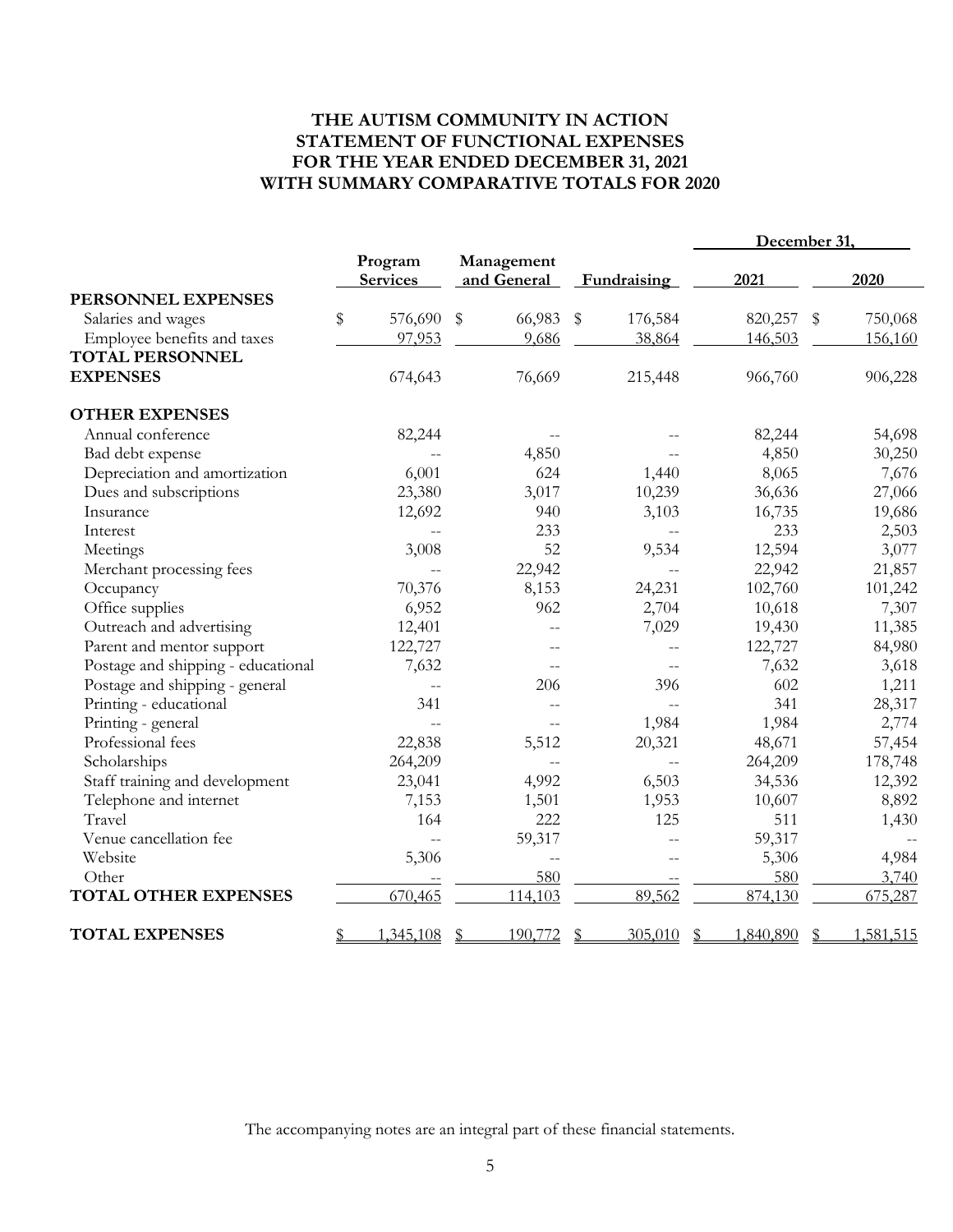### **THE AUTISM COMMUNITY IN ACTION STATEMENTS OF CASH FLOWS FOR THE YEARS ENDED DECEMBER 31, 2021 AND 2020**

|                                                         | December 31, |             |     |                |
|---------------------------------------------------------|--------------|-------------|-----|----------------|
|                                                         |              | 2021        |     | 2020           |
| <b>CASH FLOWS FROM OPERATING ACTIVITIES</b>             |              |             |     |                |
|                                                         |              |             |     |                |
| Change in net assets                                    | \$           | 527,604     | (\$ | 3,261)         |
| Adjustments to reconcile change in net assets           |              |             |     |                |
| to net cash provided by (used in) operating activities: |              |             |     |                |
| Donated securities                                      |              | 42,579)     |     | 49,195         |
| Realized (gain) on investments                          |              |             |     | 14,267         |
| Unrealized (gain) loss on investments                   |              | 15,512)     |     | 501            |
| Depreciation and amortization                           |              | 8,065       |     | 7,676          |
| Forgiveness of Paycheck Protection Program (PPP) loan   |              | 174,047)    |     | 200,400)       |
| Change in operating assets and liabilities:             |              |             |     |                |
| Contributions receivable                                |              | 60,667      |     | 7,753          |
| Accounts receivable                                     |              | 41,691)     |     | 82,831         |
| Accounts receivable from related parties                |              |             |     | 8,500          |
| Other receivables                                       |              | 33,840)     |     |                |
| Prepaid expenses                                        |              | 124,320     |     | 96,272)        |
| Accounts payable and accrued expenses                   |              | 3,657       |     | 7,678          |
| Accrued employee related expenses                       |              | 16,943      |     | 22,586)        |
|                                                         |              |             |     |                |
| Deferred revenue                                        |              | 41,205      |     | 35,918)        |
| Net Cash Provided By (Used In) Operating Activities     |              | 263,734     |     | 306,960)       |
| <b>CASH FLOWS FROM INVESTING ACTIVITIES</b>             |              |             |     |                |
| Proceeds from sales of securities                       |              |             |     | 633,793        |
| Purchase of securities                                  |              |             |     | 350,861)       |
| Purchase of beneficial interest in assets held          |              |             |     |                |
| by community foundation                                 |              | 25,000      |     |                |
| Purchases of property and equipment                     |              | 11,081      |     | 18,751)        |
| Net Cash (Used In) Provided By Investing Activities     |              | 36,081)     |     | 264,181        |
|                                                         |              |             |     |                |
| <b>CASH FLOWS FROM FINANCING ACTIVITIES</b>             |              |             |     |                |
| Proceeds from draws on line of credit                   |              |             |     | 60,000         |
| Proceeds from Paycheck Protection Program (PPP) loan    |              | 174,047     |     | 200,400        |
| Repayments on line of credit                            |              | 60,000      |     |                |
| Net Cash Provided By Financing Activities               |              | 114,047     |     | 260,400        |
|                                                         |              |             |     |                |
| NET CHANGE IN CASH AND                                  |              |             |     |                |
| <b>CASH EQUIVALENTS</b>                                 |              | 341,700     |     | 217,621        |
| CASH AND CASH EQUIVALENTS AT                            |              |             |     |                |
| <b>BEGINNING OF YEAR</b>                                |              | 613,354     |     | <u>395,733</u> |
|                                                         |              |             |     |                |
| <b>CASH AND CASH EQUIVALENTS AT</b>                     |              |             |     |                |
| <b>END OF YEAR</b>                                      | \$           | 955,054     | \$  | 613,354        |
| <b>SUPPLEMENTAL DISCLOSURES</b>                         |              |             |     |                |
| Cash paid for interest                                  | \$           | 233         | \$  | 2,503          |
| Cash paid for income taxes                              |              | <b>NONE</b> |     | <b>NONE</b>    |
|                                                         |              |             |     |                |
| Noncash investing transactions                          | \$           | 42,579      | \$  | 49,195         |
| Noncash financing transactions                          |              | <b>NONE</b> |     | <b>NONE</b>    |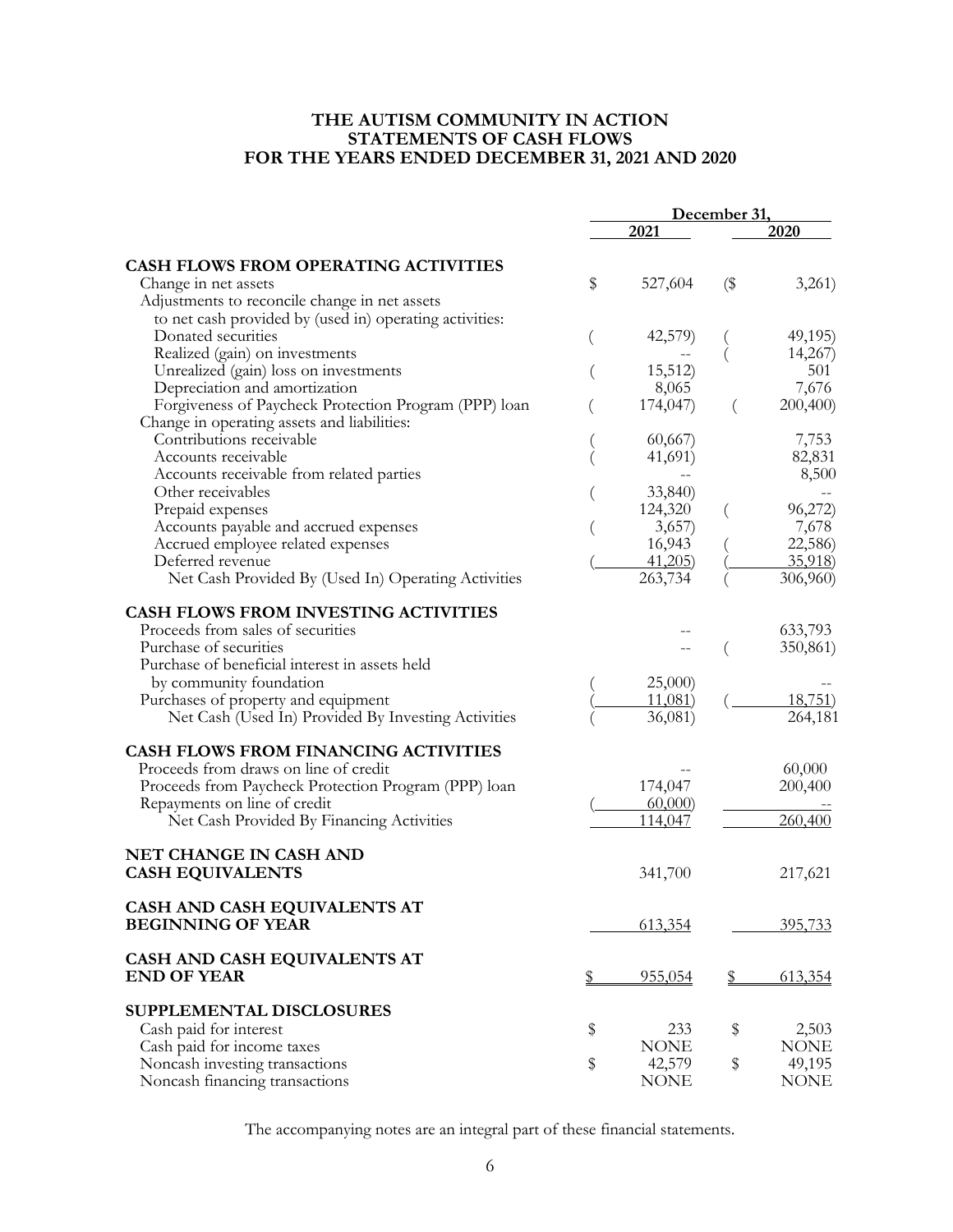### **NOTE 1 – Nature of Activities**

The Autism Community in Action (TACA or the Organization) is a national non-profit established in 2000 in Orange County, California. What began as a local support group for families navigating their autism journey has grown to become one of the leading autism support organizations across the United States. In 2021, TACA is a family-centered, health education, and advocacy organization whose mission is to provide education, support, and hope to families living with autism. TACA's vision is for every individual diagnosed with autism to lead an independent life. TACA offers a variety of virtual and in-person educational and support meetings each month across the US. Services provided include one-on-one mentoring for parents, social events for families in safe supportive environments, educational webinars and conferences, free printed journey guides, answers to support inquiries and scholarships for people with autism. All the programs and services are provided at little or no cost to families. The Organization's primary source of income is from donations from the public, corporations, foundations, and various fundraisers held during the year.

### **NOTE 2 – Summary of Significant Accounting Policies**

### **Basis of Presentation of Financial Statements**

The financial statements of the Organization have been prepared on the accrual basis of accounting in accordance with United States Generally Accepted Accounting Principles (US GAAP). The significant accounting policies followed are described below to enhance the usefulness of the financial statements to the reader.

## **Comparative Financial Information**

The accompanying financial statements include certain prior year summarized comparative information in total but not by net asset class. Such information does not include sufficient detail to constitute a full comparison of operations year over year. Accordingly, these comparative financial statements should be read in conjunction with our audited financial statements for the year ended December 31, 2020, from which the summarized information was derived.

### **Cash and Cash Equivalents**

All cash and highly liquid financial instruments with an original maturity of three months or less when purchased, and which are neither held for nor restricted by donors for long-term purposes, are considered to be cash and cash equivalents.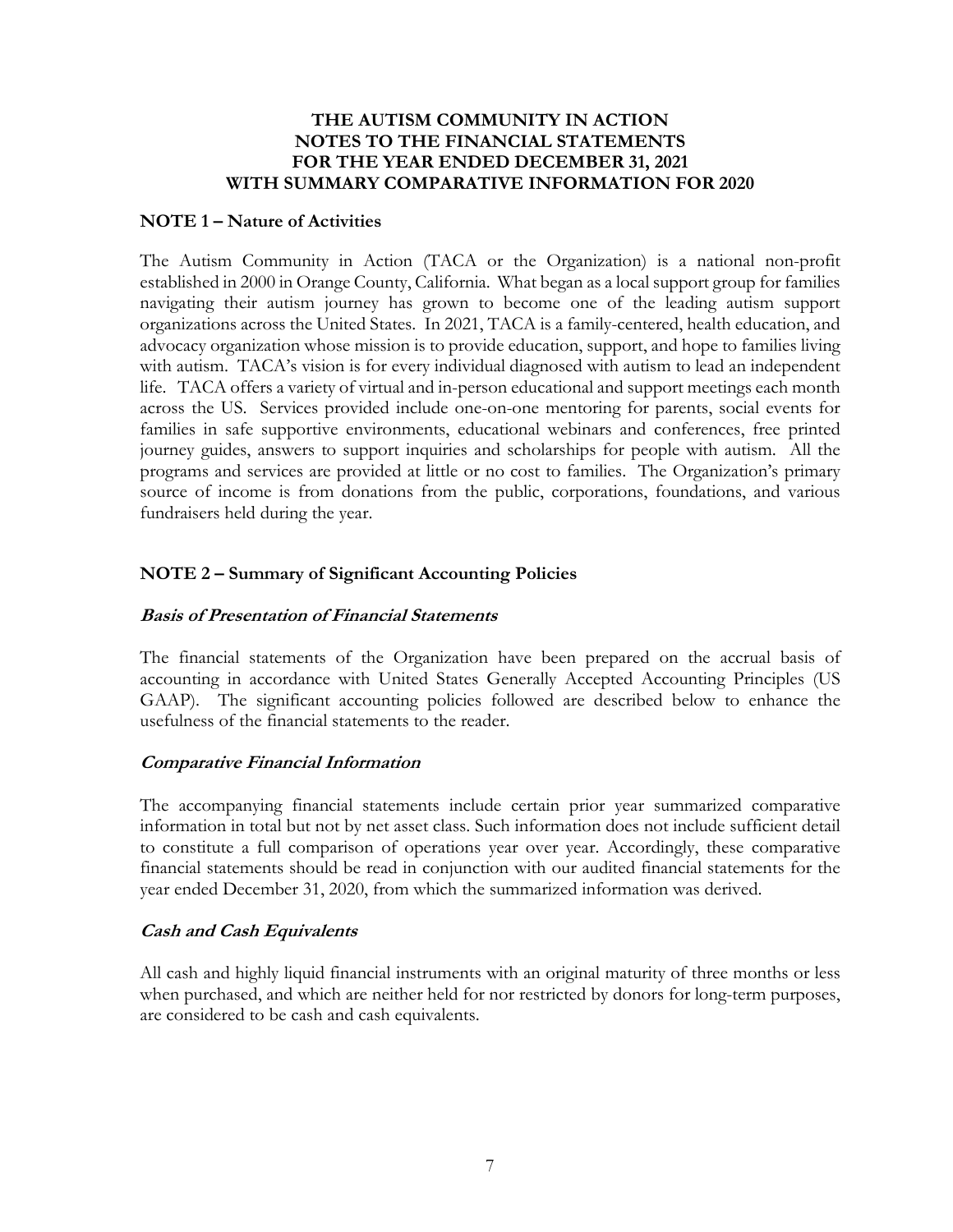### **NOTE 2 – Summary of Significant Accounting Policies (continued)**

#### **Contributions Receivable**

Unconditional promises to give that are expected to be collected within one year are recorded at net realizable value. Unconditional promises to give that are expected to be collected in future years are recorded at fair value, which is measured as the present value of their future cash flows. The discounts on those amounts are computed using risk-adjusted interest rates applicable to the years in which the promises are received. Amortization of the discounts is included in contribution revenue. The Organization determines the allowance for doubtful contributions based on historical experience, an assessment of economic conditions, and a review of subsequent collections. Contributions are written off when deemed uncollectible. Conditional promises to give are not included as support until the conditions are substantially met. For the years ended December 31, 2021 and 2020, the Organization did not receive any conditional promises to give.

### **Accounts Receivable**

Accounts receivable consist primarily of payments due from governmental agencies under various contracts and from certain event participants and sponsors and are stated at the amount that management expects to collect from outstanding balances. Accounts receivable are written off when they are determined to be uncollectable.

### **Investments**

Investments are reported at cost, if purchased, or at fair value, if donated. Thereafter, investments are reported at their fair value in the statement of financial position, and changes in fair value are reported as investment return in the statement of activities.

Purchases and sales of securities are reflected on a trade-date basis. Gains and losses on sales of securities are based on average cost and are recorded in the statement of activities in the period in which the securities are sold. Interest and dividends are recorded when earned.

### **Property and Equipment**

The Organization's policy is to capitalize asset additions over \$500. Property and equipment are stated at cost, with the exception of donated equipment, which is recorded at fair market value on the date received. Depreciation has been provided on the straight-line method over the useful lives of the assets, which are generally three to seven years. Expenditures for repairs and maintenance are expensed as incurred.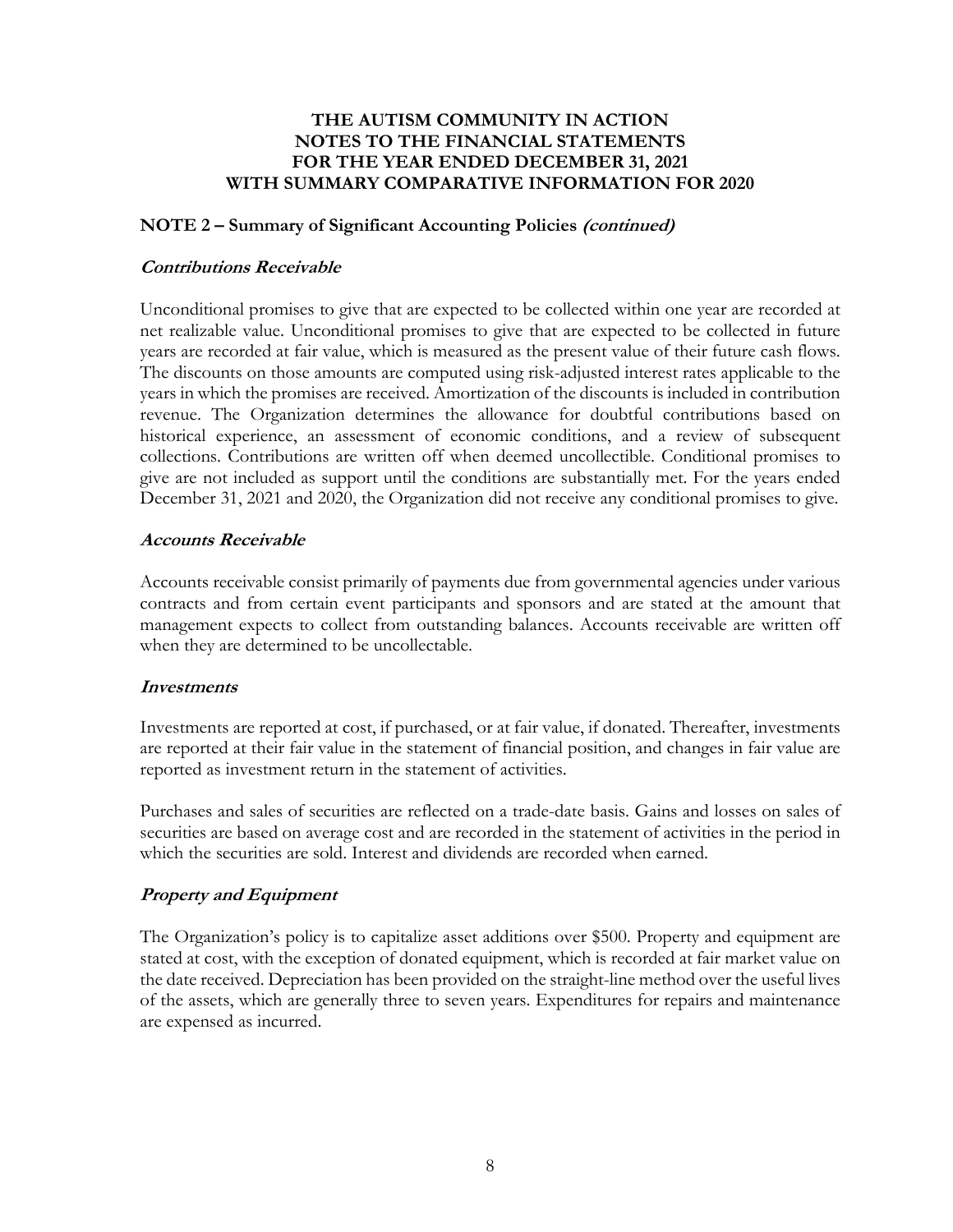### **NOTE 2 – Summary of Significant Accounting Policies (continued)**

#### **Beneficial Interest in Assets Held by Community Foundation**

The Organization's Board of Directors established an endowment fund whereby certain contributions would remain intact. In 2018, the Organization established The TACA Autism Endowment Fund under the Orange County Community Foundation (OCCF). The funds are invested in an allocated investment pool. Net income from the fund may be distributed annually to the Organization upon request. The Organization granted OCCF variance power over the funds at the time of the transfer, but since TACA is a nonprofit organization, who specified themselves as the beneficiary, the Organization may recognize at fair value the beneficial interest in the assets held by OCCF. Also see Note 9.

### **Intangible Assets**

Intangible assets are related to website development and related expenses are stated at cost. The cost of website development is for internal use software and is capitalized. Amortization is computed on the straight-line basis over the estimated useful life of the asset, which is currently three years.

#### **Classification of Net Assets**

Net assets, revenues, gains, and losses are classified based on the existence or absence of donor or grantor imposed restrictions. Accordingly, net assets and changes therein are classified and reported as follows:

*Net Assets without Donor Restrictions* – Net assets available for use in general operations and not subject to donor or grantor restrictions.

*Net Assets with Donor Restrictions* – Net assets subject to donor or grantor-imposed restrictions. Some donor-imposed restrictions are temporary in nature, for example contributed asset that may or will be met by the passage of time or other events specified by the donor. Other donor-imposed restrictions are perpetual in nature, for example stipulating that resources be maintained in perpetuity. Law may extend those limits to investment returns from those resources and to other enhancements (diminishments) of those resources. Thus, laws extend to donor-imposed restrictions. The expirations of donor-imposed restrictions are recognized when a restriction expires, that is when the stipulated time has elapsed, when the stipulated purpose for which the resource was restricted has been fulfilled, or both.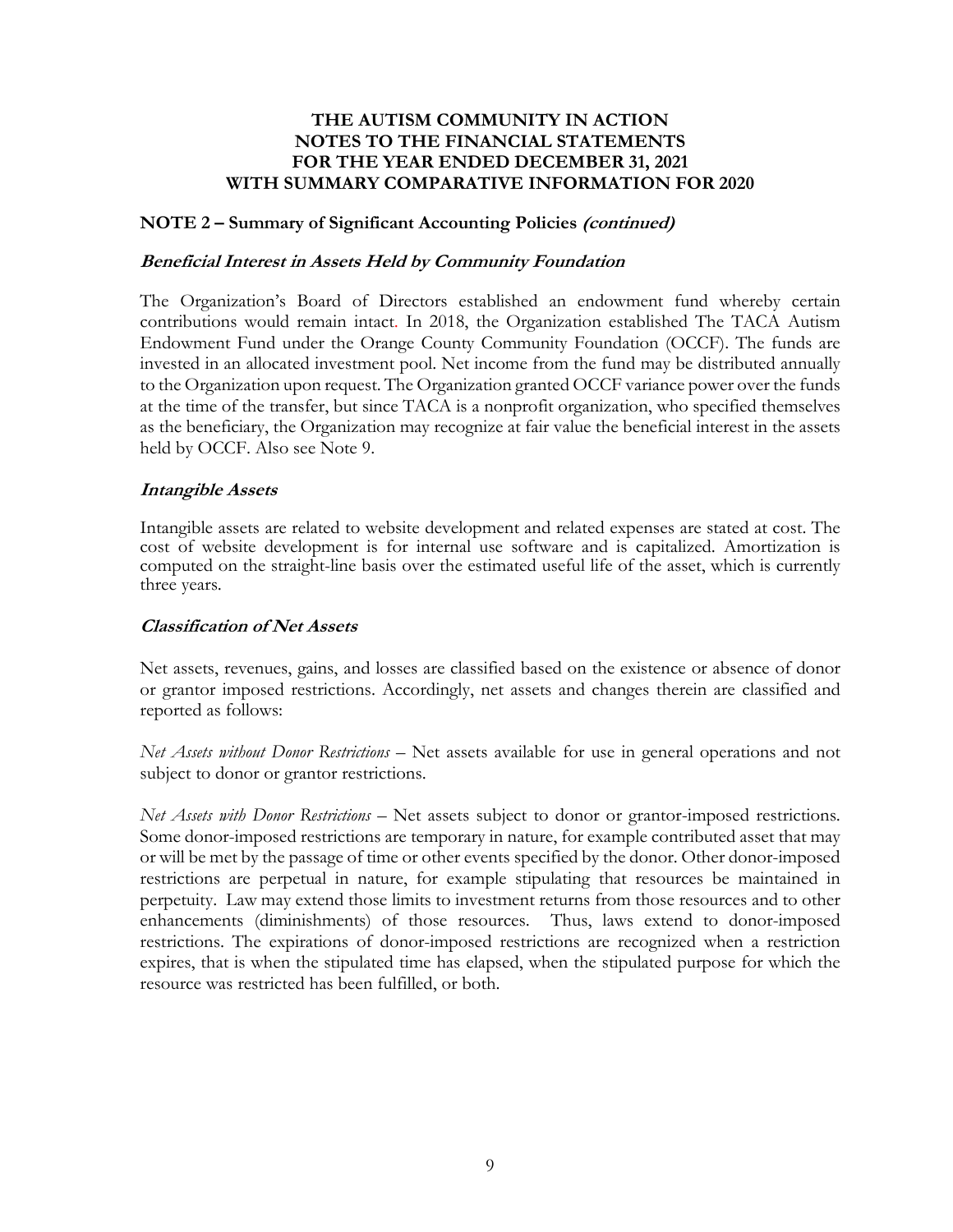### **NOTE 2 – Summary of Significant Accounting Policies (continued)**

### **Revenue Recognition**

Revenue is recognized when earned. Program service fees and event sponsorships that are received in advance are deferred to the applicable period in which the related services are performed or event occurs. Contributions are recognized when cash, securities or other assets, or an unconditional promise to give is received. Conditional promises to give are not recognized until the conditions on which they depend have been substantially met.

### **In-Kind Goods and Services**

Contributed goods are recorded at fair value at the date of donation. During the years ended December 31, 2021 and 2020, contributed goods totaled \$299,788 and \$242,856, respectively and included food, supplies and resource materials that were utilized as part of programmatic, general and administrative needs, and fundraising events. Contributed services that create or enhance nonfinancial assets or that require specialized skills, are provided by individuals possessing those skills, and would typically need to be purchased if not provided by donation, are recorded at fair value in the period received. Donated services included autism related professionals such as doctors, therapists, and lawyers who regularly speak at chapter meetings, conferences, legal clinics, and via webinars in support of the Organization's mission.

In addition, approximately 571 volunteers donated approximately 5,794 hours of their time to the Organization and its programs during 2021. The reduction of volunteers and hours that started in 2020 is due to COVID continued through 2021. The Organization started having some in-person events and meetings in September 2021. Most of TACA's volunteers have children diagnosed with autism and have had to resume full-time care during the pandemic. The donated volunteer time are not reflected in the financial statements since these services do not meet the criteria for recognition as contributed services.

### **Donated Securities**

The Organization recognizes contributions of donated securities at the fair market value on the date they are received. It is the Organization's policy to liquidate donated securities upon receipt. During the years ended December 31, 2021 and 2020, the Organization received \$42,579 and \$49,195 in donated securities, respectively, which are included in the total donated goods and services figures noted above.

### **Outreach and Advertising**

The Organization uses advertising to promote its programs and fundraising among the audiences it serves. Outreach and advertising expenses are charged to operations when incurred. Outreach and advertising expense was \$19,430 and \$11,385 for the years ended December 31, 2021 and 2020, respectively.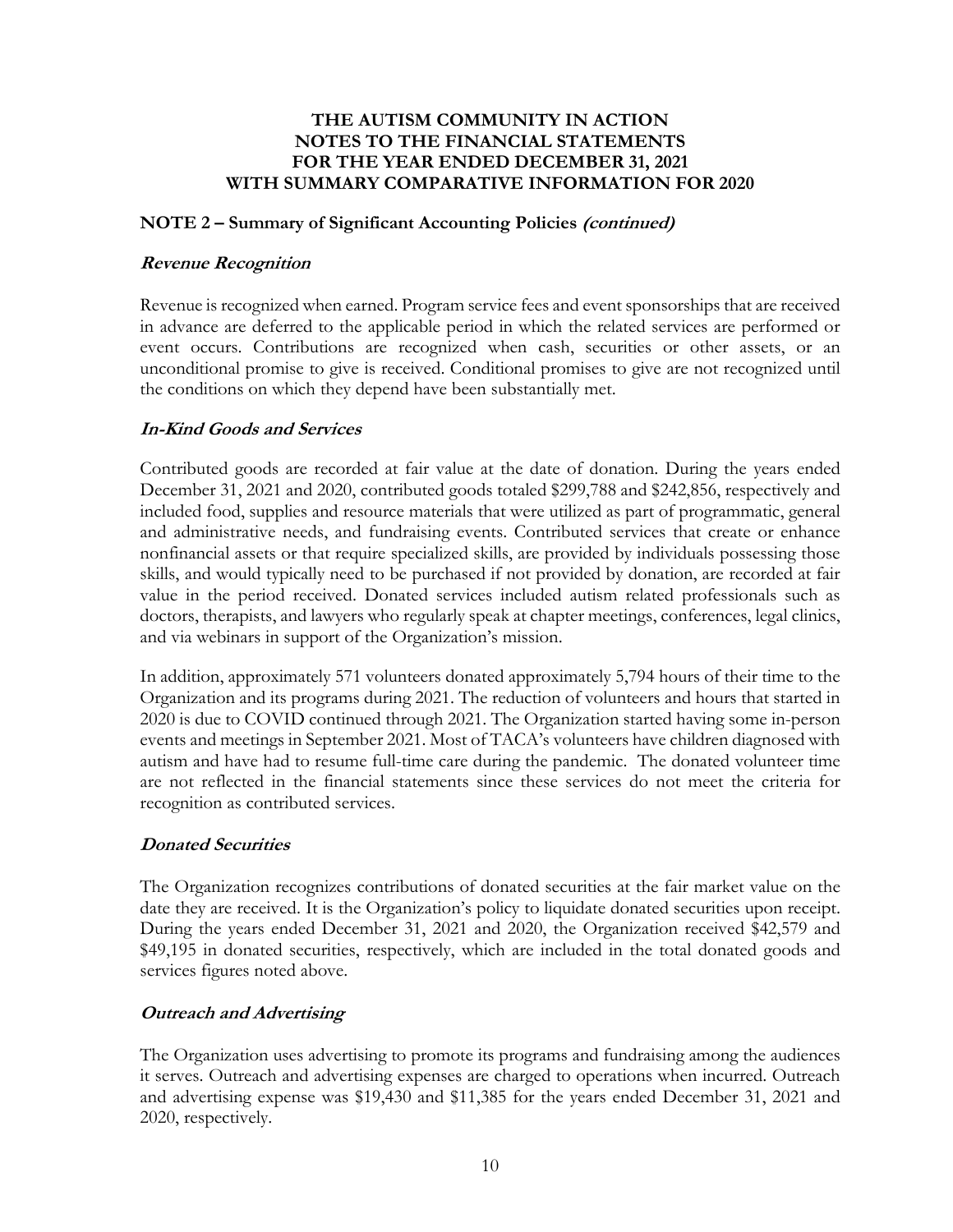### **NOTE 2 – Summary of Significant Accounting Policies (continued)**

#### **Income Tax Status**

The Organization has received tax-exempt status from the Internal Revenue Service and California Franchise Tax Board under Section 501(c)(3) of the Internal Revenue Code and under Revenue and Taxation Code Section 23701d, respectively.

Since the Organization is exempt from federal and state income tax liability, no provision is made for current or deferred income taxes. The Organization uses the same accounting methods for tax and financial reporting. Management has considered its tax positions and believes that all of the positions taken in its federal and state exempt organization returns are more likely than not to be sustained upon examination. The Organization's returns are subject to examination by federal and state taxing authorities, generally for three years and four years, respectively, after they are filed.

### **Estimates**

Management uses estimates and assumptions in preparing financial statements in accordance with generally accepted accounting principles. Those estimates and assumptions affect the reported amounts of assets and liabilities and the reported revenues and expenses. Actual results could differ from such estimates and those differences could be material.

### **Financial Instruments and Credit Risk**

Deposit concentrations are managed by placing cash with financial institutions believed to be creditworthy. At times, amounts on deposit may exceed insured limits. To date, the Organization has not experienced losses in any of these accounts. Credit risk associated with contributions receivable is considered to be limited due to high historical collection rates and because substantial portions of the outstanding amounts are due from donors supportive of the mission. Investments are made by diversified investment managers whose performance is monitored by the Organization and the Board of Directors. Although fair values of investments are subject to fluctuations on a year-to-year basis, the Organization believes that the investment policies and guidelines are prudent for the long-term welfare of the Organization.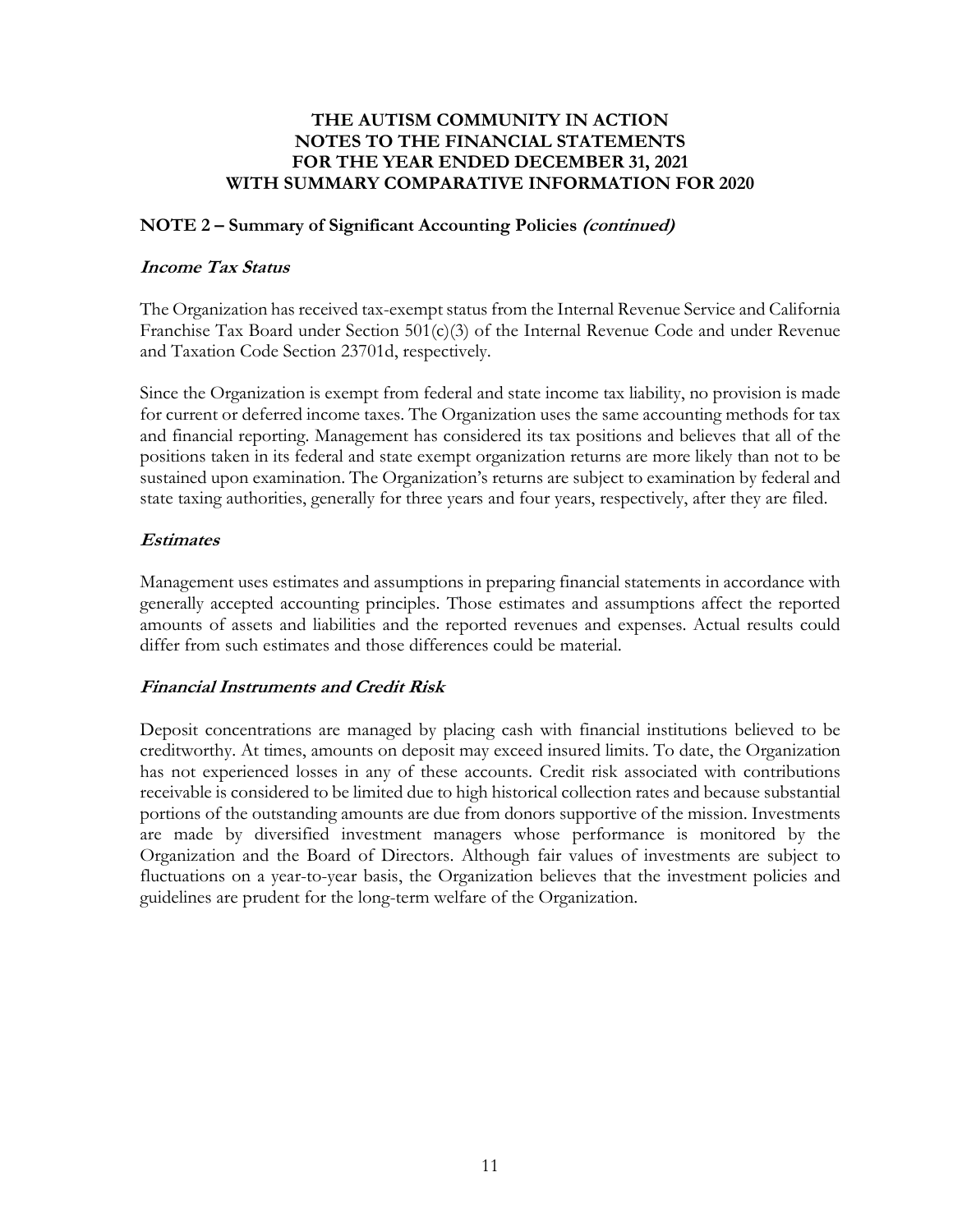### **NOTE 2 – Summary of Significant Accounting Policies (continued)**

#### **Recent Accounting Pronouncements**

In February 2016, the FASB issued ASU 2016-02, *Leases*. ASU 2016-02 requires entities to recognize all leased assets on the statement of financial position with a corresponding liability resulting in a gross up of the statement of financial position. Entities will also be required to present additional disclosures regarding the nature and extent of leasing activities. ASU 2016-02 is effective for nonpublic business entities for the annual reporting period beginning after December 15, 2021. The Organization is in the process of evaluating the impact of this statement and potential effects on the financial statements.

In September 2020, the FASB issued ASU 2020-07, *Presentation and Disclosures by Not-for-Profit Entities for Contributed Nonfinancial Assets*. ASU 2020-07 is aimed to improve financial reporting by providing new presentation and disclosure requirements about contributed nonfinancial assets, including additional disclosure requirements for recognized contributed services. ASU 2020-07 is effective for nonpublic business entities for the annual reporting period beginning after June 15, 2021. The Organization is in the process of evaluating the impact of this statement and potential effects on the financial statements.

### **Subsequent Events**

The Organization has evaluated subsequent events through June 9, 2022, which is the date the financial statements were available to be issued for the year ended December 31, 2021. See Note 15.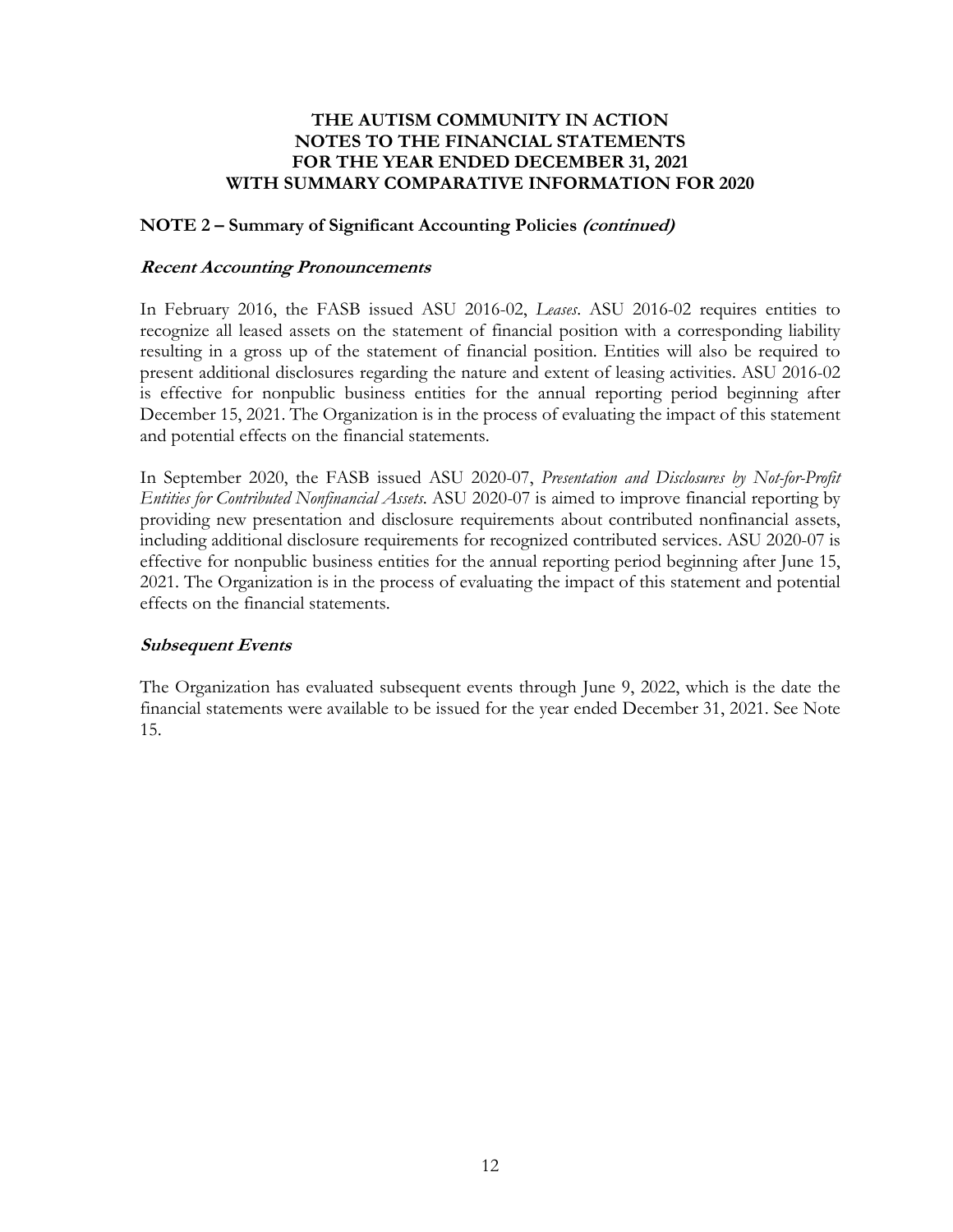### **NOTE 3 – Liquidity and Availability**

Financial assets available to meet cash needs for general expenditures within one year as of December 31:

|                                                                                           | 2021           | 2020             |
|-------------------------------------------------------------------------------------------|----------------|------------------|
| Cash and cash equivalents                                                                 | \$<br>955,054  | \$<br>613,354    |
| Contributions receivable                                                                  | 116,544        | 55,877           |
| Accounts receivable                                                                       | 46,757         | 5,066            |
| Other receivables                                                                         | 33,840         |                  |
| Investments                                                                               | 81,564         | 33,338           |
| Total financial assets                                                                    | 1,233,759      | 707,635          |
| Less: contractual or donor-imposed restrictions                                           | <u>190,830</u> | <u>110,823</u> ) |
| Financial assets available to meet cash needs for general<br>expenditures within one year | (142)          | 596.812          |

To help manage unanticipated liquidity needs, the Organization had a line of credit with a commercial bank. As of December 31, 2021, there was no outstanding balance on the line of credit. See Notes 11 and 15.

Additionally, the Organization has an endowment fund held at a community foundation and the accumulative net income may be distributed annually upon request. See Note 9.

### **NOTE 4 – Contributions Receivable**

Contributions receivable are summarized as follows at December 31:

|                                       | 2021   |   | 2020   |
|---------------------------------------|--------|---|--------|
| Unconditional promises expected to be |        |   |        |
| collected in:                         |        |   |        |
| Less than one year                    | 58,211 | S | 55,877 |
| Greater than one year                 | 58,333 |   |        |
| Total                                 |        |   |        |

There was no allowance for doubtful accounts deemed necessary by management at December 31, 2021 or 2020 as all items are expected to be collected in full. There was no discount to net present value for amounts expected in greater than one year at December 31, 2021 or 2020 as management believes the discount would be immaterial to the financial statements as a whole. Bad debt expense was \$4,850 and \$30,250 for the years ended December 31, 2021 and 2020, respectively.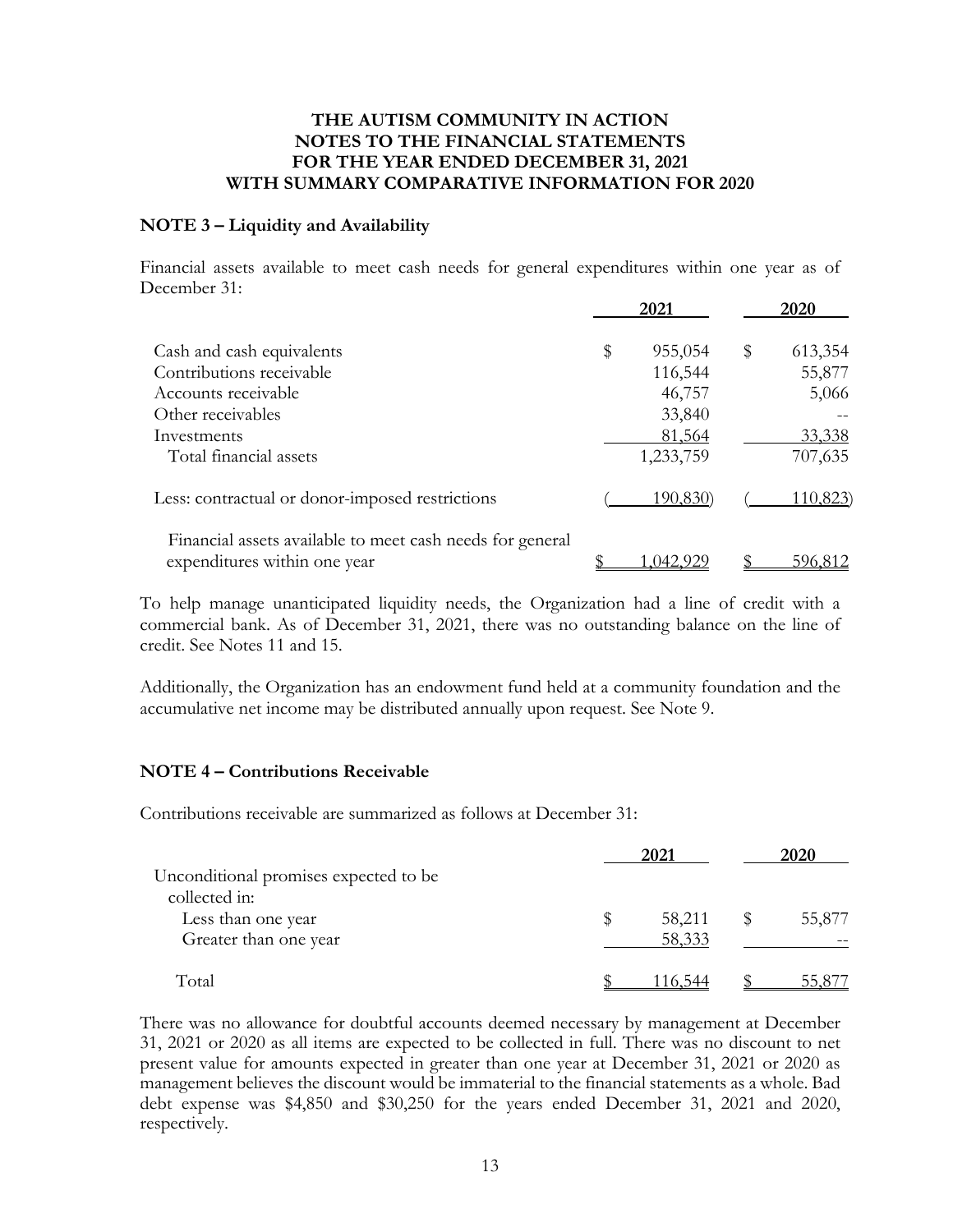### **NOTE 5 – Accounts Receivable**

Accounts and other receivables are summarized as follows at December 31:

|                                                         | 2021      | <b>2020</b> |
|---------------------------------------------------------|-----------|-------------|
|                                                         |           |             |
| Accounts expected to be collected in less than one year | 80,597 \$ | 5,066       |

There was no allowance for doubtful accounts deemed necessary by management at December 31, 2021 or 2020.

### **NOTE 6 - Fair Value Measurements and Disclosures**

The Organization reports certain assets at fair value in the financial statements. Fair value is the price that would be received to sell assets in an orderly transaction in the principal, most advantageous, market at the measurement date under current market conditions regardless of whether that price is directly observable or estimated using another valuation technique. Inputs used to determine fair value refer broadly to the assumptions that market participants would use in pricing the assets, including assumptions about risk. Input may be observable or unobservable. Observable inputs are inputs that reflect the assumptions market participants would use in pricing the assets based on market data obtained from sources independent of the reporting entity. Unobservable inputs are inputs that reflect the reporting entity's own assumptions about the assumptions market participants would use in pricing the asset based on the best information available.

A three-tier hierarchy categorizes the inputs as follows:

- Level 1 inputs are quoted prices (unadjusted) in active markets for identical assets that the Organization has the ability to access at the measurement date.
- *Level 2* inputs are inputs other than quoted prices included within Level 1 that are observable for the asset, either directly or indirectly.
- *Level 3* inputs are unobservable inputs for the asset.

In some cases, the inputs used to measure the fair value of an asset might be categorized within different levels of the fair value hierarchy. In those cases, the fair value measurement is categorized in its entirety in the same level of the fair value as the lowest level input that is significant to the entire measurement. Assessing the significance of a particular input to the entire measurement requires judgment, taking into account factors specific to the asset. The categorization of an asset within the hierarchy is based upon the pricing transparency of the asset and does not necessarily correspond to an assessment of the quality, risk or liquidity profile of the asset.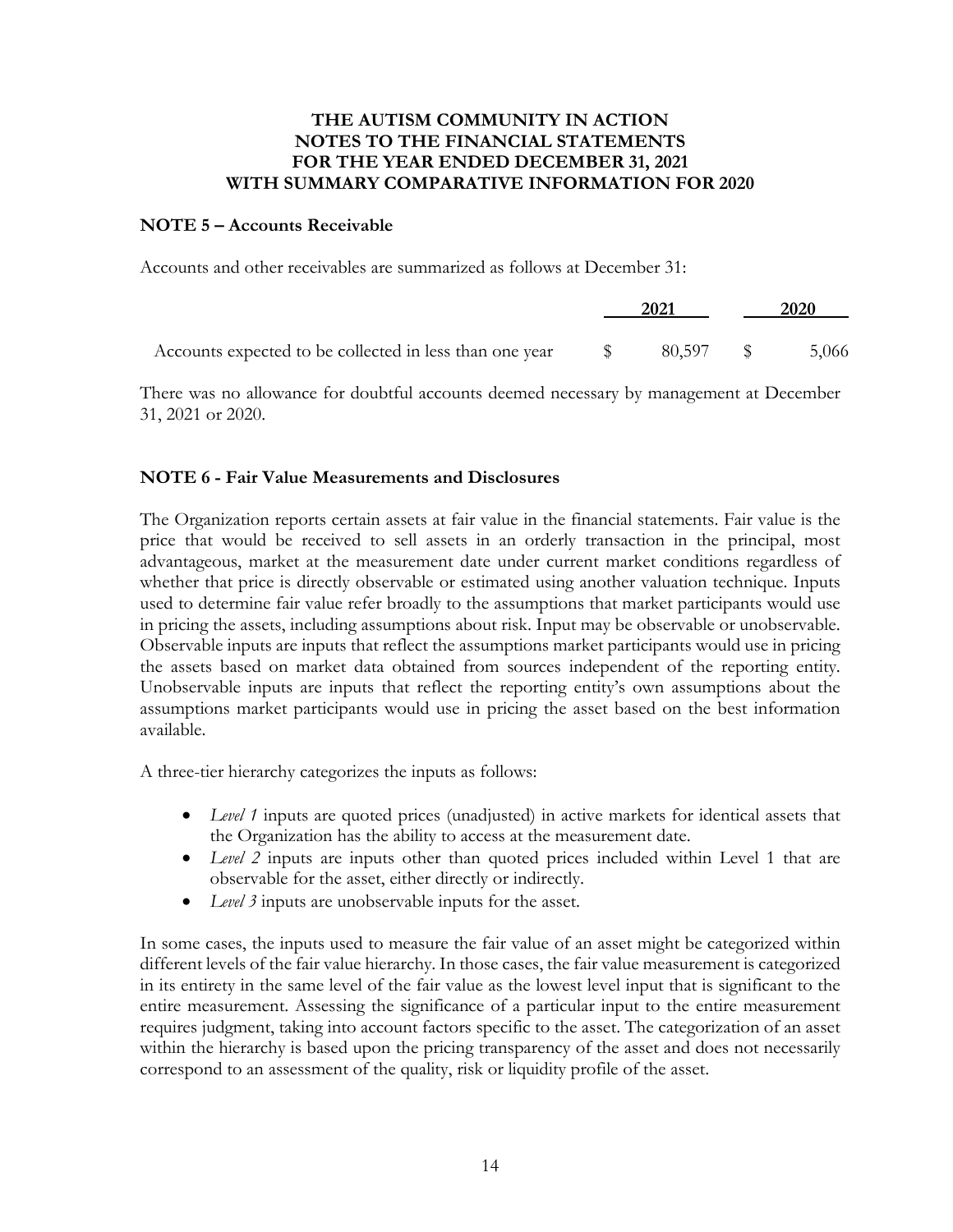#### **NOTE 6 – Fair Value Measurements and Disclosures (continued)**

The following table presents assets that are measured at fair value on a recurring basis at December 31, 2021:

|                          |    | <b>Fair Value Measurements at Reporting Date Using</b> |    |                     |    |                     |                     |              |  |
|--------------------------|----|--------------------------------------------------------|----|---------------------|----|---------------------|---------------------|--------------|--|
|                          |    |                                                        |    | Quoted              |    |                     |                     |              |  |
|                          |    |                                                        |    | Prices in           |    |                     |                     |              |  |
|                          |    |                                                        |    | Active              |    | Significant         |                     |              |  |
|                          |    | <b>Fair Value</b>                                      |    | Markets for         |    | Other               |                     | Significant  |  |
|                          |    |                                                        |    | Identical           |    | <b>Observable</b>   |                     | Unobservable |  |
|                          |    |                                                        |    | Assets<br>(Level 1) |    | Inputs<br>(Level 2) | Inputs<br>(Level 3) |              |  |
| Investments              |    |                                                        |    |                     |    |                     |                     |              |  |
| Fixed income             | \$ | 62,759                                                 | \$ | 62,759              | \$ |                     | \$                  |              |  |
| Equities                 |    | 18,805                                                 |    | 18,805              |    |                     |                     |              |  |
| Beneficial interest in   |    |                                                        |    |                     |    |                     |                     |              |  |
| assets held by community |    |                                                        |    |                     |    |                     |                     |              |  |
| foundation               |    | 94,709                                                 |    |                     |    |                     |                     | 94,709       |  |
| Total                    |    | O.                                                     |    | 81,564              |    |                     |                     | 94,709       |  |

The following table presents assets that are measured at fair value on a recurring basis at December 31, 2020:

|                                                    |                   |    | <b>Fair Value Measurements at Reporting Date Using</b><br>Quoted<br>Prices in<br>Active<br>Markets for<br><b>Identical</b><br><b>Assets</b> |           | Significant<br>Other<br><b>Observable</b><br>Inputs |           | Significant<br>Unobservable<br>Inputs |
|----------------------------------------------------|-------------------|----|---------------------------------------------------------------------------------------------------------------------------------------------|-----------|-----------------------------------------------------|-----------|---------------------------------------|
|                                                    | <b>Fair Value</b> |    | (Level 1)                                                                                                                                   | (Level 2) |                                                     | (Level 3) |                                       |
| Investments                                        |                   |    |                                                                                                                                             |           |                                                     |           |                                       |
| Fixed income                                       | \$<br>20,088      | \$ | 20,088                                                                                                                                      | \$        |                                                     | \$        |                                       |
| Equities                                           | 13,250            |    | 13,250                                                                                                                                      |           |                                                     |           |                                       |
| Beneficial interest in<br>assets held by community |                   |    |                                                                                                                                             |           |                                                     |           |                                       |
| foundation                                         | 59,844            |    |                                                                                                                                             |           |                                                     |           | 59,844                                |
| Total                                              | 93,182            |    | 33,338                                                                                                                                      |           |                                                     |           | 59,844                                |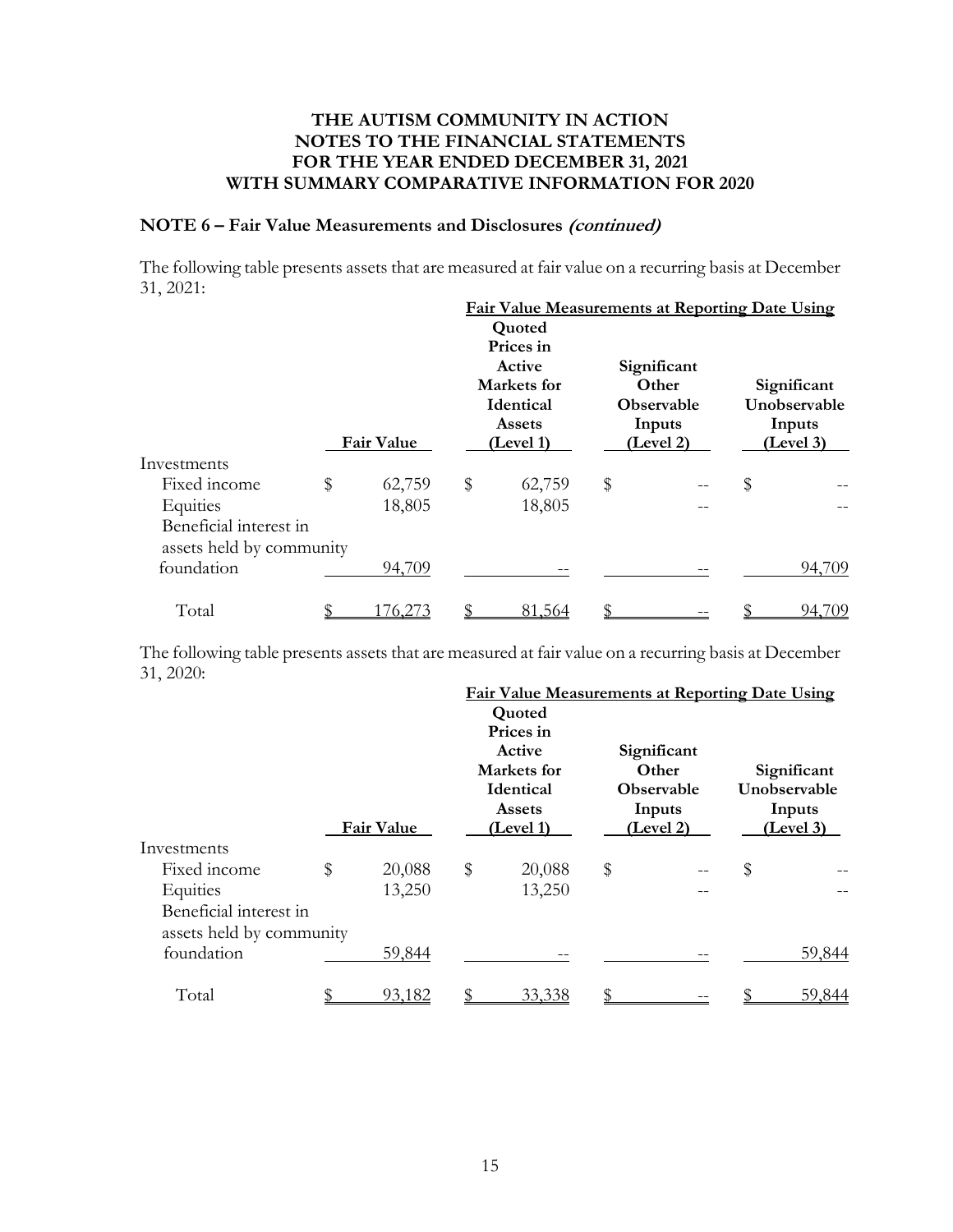#### **NOTE 6 – Fair Value Measurements and Disclosures (continued)**

The following is a reconciliation of the beginning and ending balance of assets measured at fair value on a recurring basis using significant unobservable inputs (Level 3) for the year ended December 31:

|                        | 2021   | 2020   |
|------------------------|--------|--------|
| Beginning balance      | 59,844 | 55,613 |
| Contributions          | 25,000 |        |
| Investment income, net | 10,565 | 4,776  |
| Administrative fees    | 700`   | 545)   |
| Ending balance         | 94.709 | 59 844 |

## **NOTE 7 – Property and Equipment**

Property and equipment are summarized as follows at December 31:

|                                                | 2021         | 2020         |
|------------------------------------------------|--------------|--------------|
| Furniture                                      | \$<br>16,703 | \$<br>22,855 |
| Equipment                                      | 19,639       | 18,857       |
| Computer equipment                             | 43,975       | 39,818       |
| Leasehold improvements                         | 3,170        | 3,170        |
|                                                | 83,487       | 84,700       |
| Less accumulated depreciation and amortization | 60,815       | 65,044       |
| Total                                          |              | 9.656        |

Depreciation and amortization expense for the years ended December 31, 2021 and 2020 was \$8,065 and \$7,676, respectively.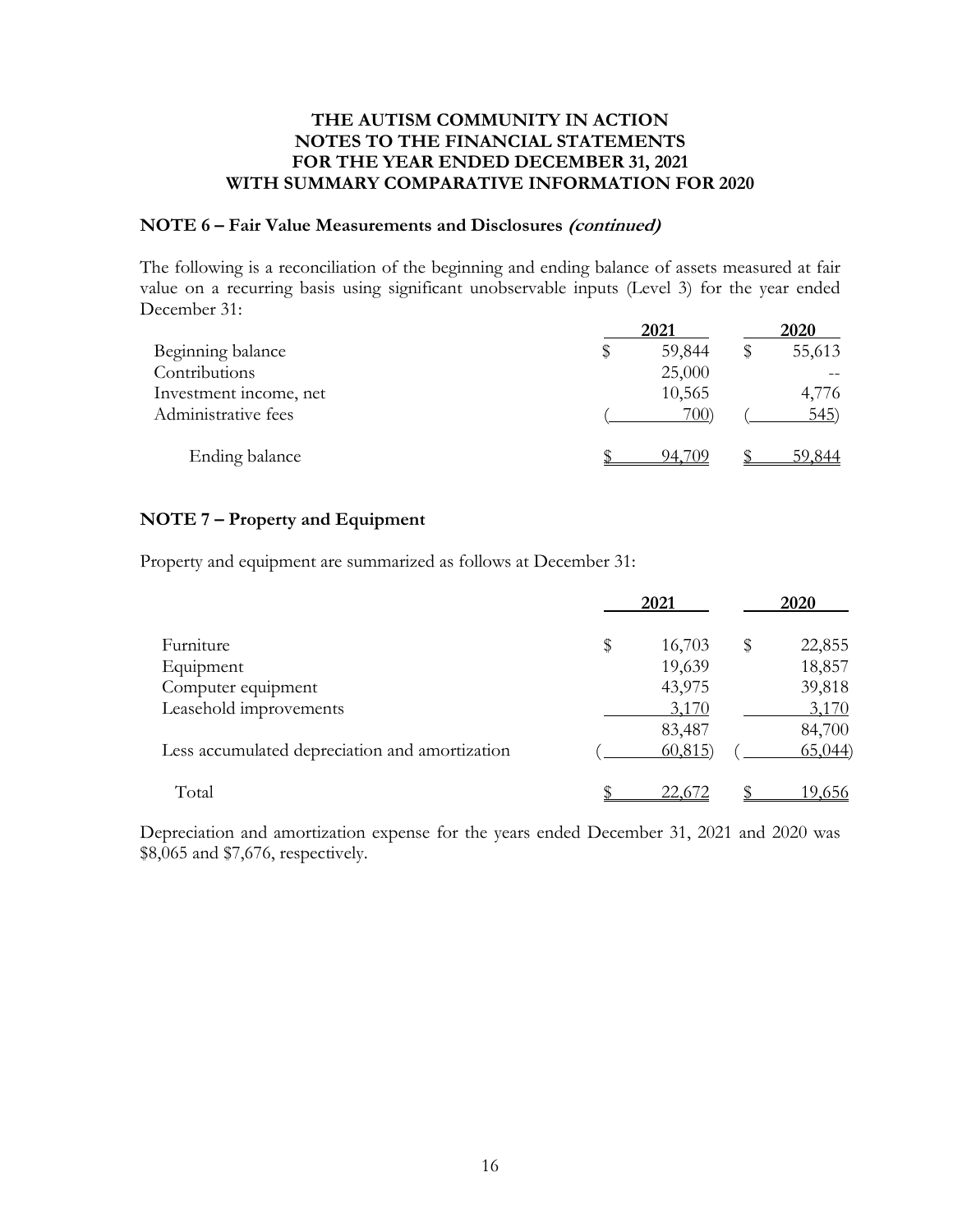#### **NOTE 8 – Intangible Assets**

Intangible assets are summarized as follows at December 31:

|                               | 2021 | 2020   |  |        |
|-------------------------------|------|--------|--|--------|
| Patents                       | \$   | 550    |  | 550    |
| Website                       |      | 40,206 |  | 40,206 |
|                               |      | 40,756 |  | 40,756 |
| Less accumulated amortization |      | 40,756 |  | 40,756 |
| Total                         |      | --     |  |        |

There were no amortization expenses recognized for the years ended December 31, 2021 or 2020.

### **NOTE 9 – Quasi-Endowment**

The Organization established the TACA Autism Endowment Fund (Endowment) and designated \$25,000 as the initial contribution. As required by accounting principles generally accepted in the United States (GAAP), net assets associated with endowment funds designated by the Board are classified and reported based on the existence or absence of donor-imposed restrictions. The endowment balance is included in the beneficial interest in assets held by a community foundation on the statement of financial position.

The changes in the quasi- endowment net assets are as follows for the year ended December 31,  $2021$ 

|                                               | <b>Without Donor</b><br>Restrictions | With Donor<br>Restrictions | Total            |
|-----------------------------------------------|--------------------------------------|----------------------------|------------------|
| Endowment net assets, beginning<br>Additions  | 59,844<br>25,000                     | \$                         | 59,844<br>25,000 |
| Investment return, net<br>Administrative fees | 10,565<br>700)                       |                            | 10,565<br>700    |
| Endowment net assets, ending                  | 94 709                               |                            |                  |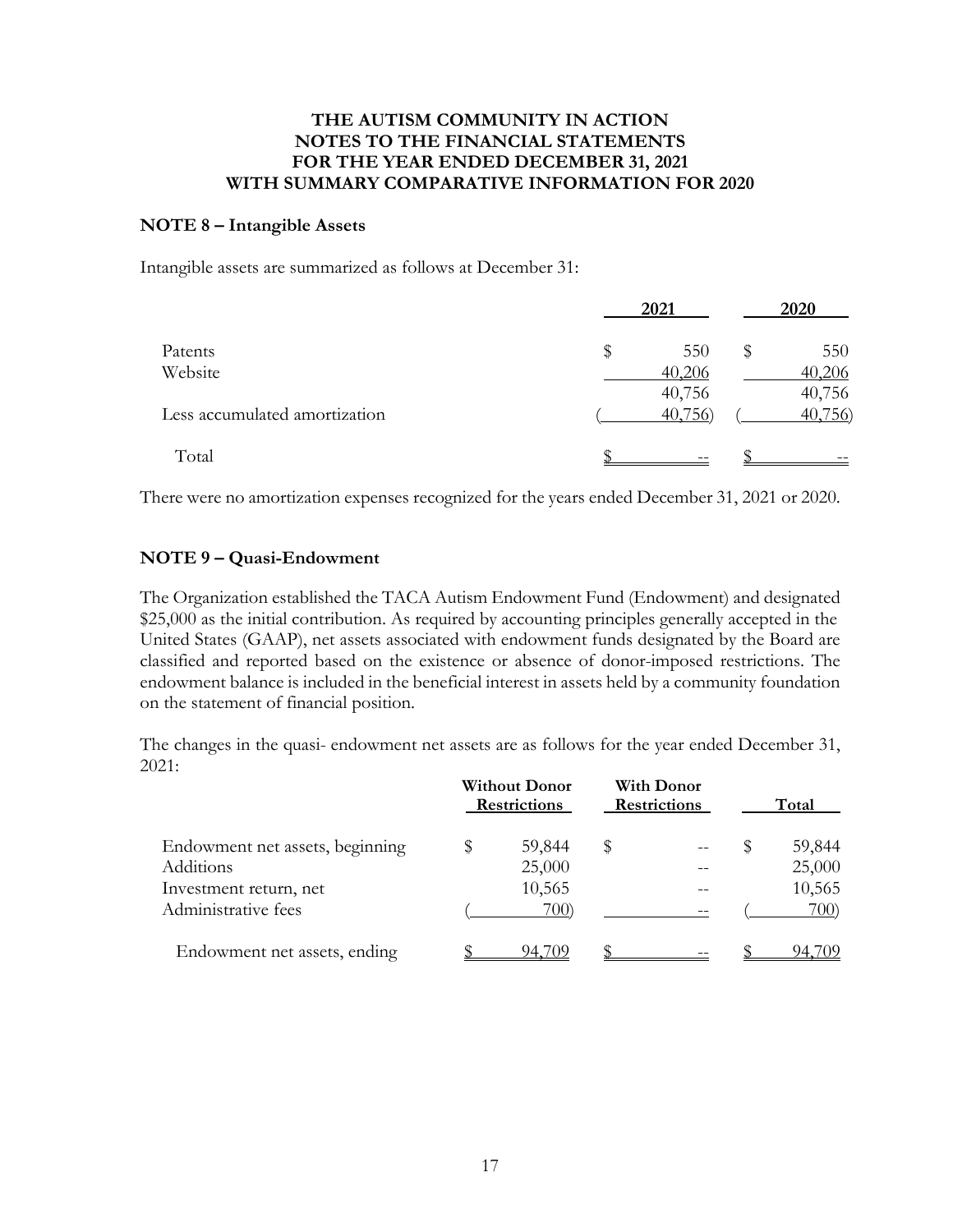#### **NOTE 9 – Quasi-Endowment (continued)**

The changes in the quasi-endowment net assets are as follows for the year ended December 31, 2020:

|                                 | <b>Without Donor</b><br><b>Restrictions</b> |   | <b>With Donor</b><br><b>Restrictions</b> | Total  |
|---------------------------------|---------------------------------------------|---|------------------------------------------|--------|
| Endowment net assets, beginning | 55,613                                      | ₩ |                                          | 55,613 |
| Contributions                   |                                             |   |                                          |        |
| Investment return, net          | 4,776                                       |   |                                          | 4,776  |
| Administrative fees             | 545)                                        |   |                                          | 545)   |
| Endowment net assets, ending    | 59.844                                      |   |                                          | 59.    |

### **NOTE 10 – Paycheck Protection Program (PPP) Loan**

In March 2021 and April 2020, the Organization received loan proceeds under the Paycheck Protection Program (the PPP). The PPP, established as part of the Coronavirus Aid, Relief and Economic Security Act (CARES Act), provides for loans to qualifying organizations for amounts up to 2.5 times of the average monthly payroll expenses of the qualifying organizations. The loans and accrued interest are forgivable after eight or twenty-four weeks as long as the borrower uses the loan proceeds for eligible purposes, including payroll, benefits, rent and utilities, and maintains its full time equivalent (FTE) headcount levels. In October 2021 and November 2020, the Organization's applications for forgiveness were approved and the full amounts of the PPP loans were recognized in contributions revenue on the statement of activities.

While the Organization currently believes that the loan forgiveness was based on meeting the eligibility criteria, the Small Business Administration (SBA) reserves the right to re-review the loan applications and subsequent forgiveness within six years following the date of loan forgiveness.

#### **NOTE 11 – Commitments**

#### **Line of Credit**

The Organization had a \$60,000 revolving line of credit with a bank, secured by substantially all of the Organization's assets. Borrowings under the line bear interest at 5.25%. The line of credit matures in March 2022. There was no outstanding balance as of the year ended December 31, 2021. As noted in Note 15, the Organization closed the account subsequent to December 31, 2021. The line of credit had an outstanding balance of \$60,000 as of the year ended December 31, 2020.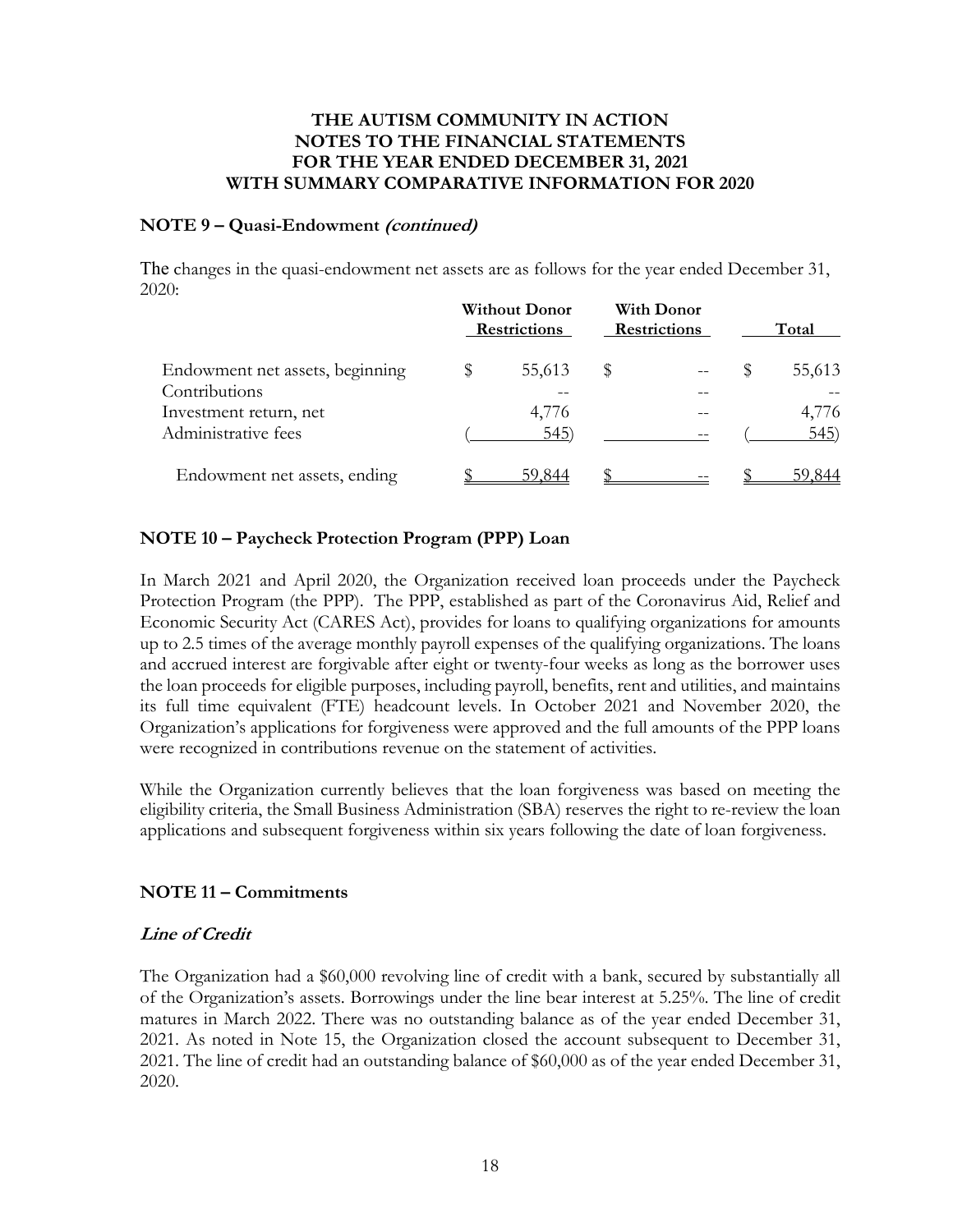#### **NOTE 11 – Commitments (continued)**

#### **Operating Lease**

The Organization is committed under a facility lease agreement through December 2023 and requires monthly payments of \$8,563. The future minimum payments due on the lease agreements are as follows:

#### **For the year ending December 31,**

| 2022 | ຼ | $\mathbb{S}$ | 102,760 |
|------|---|--------------|---------|
| 2023 |   |              | 102,760 |
|      |   |              | 205,520 |

Lease expense for the years ended December 31, 2021 and 2020 was \$102,760 and \$101,242, respectively.

#### **Contractual Obligations**

The Organization has entered into contracts with various hotels and event venues in connection with their annual conference and fundraising events. The Organization is committed to meeting certain minimums for the selected dates and is subject to certain fees if the minimums are not obtained. Termination of the contracts may result in cancellation fees. Cancellation fees under these agreements vary depending on the date of cancellation. The future minimum payments due on the contracts are as follows:

#### **For the year ending December 31,**

| 2022 |  | \$ 125,150 |
|------|--|------------|
|------|--|------------|

#### **NOTE 12 – Net Assets With Donor Restrictions**

Net assets with donor restrictions are restricted for the following purposes or periods at December 31:

|                                                             | 2021        | 2020        |
|-------------------------------------------------------------|-------------|-------------|
| Subject to expenditure for specified purpose:               |             |             |
| Doctor's training scholarships                              | \$<br>5,522 | \$<br>5,522 |
| Medical scholarships                                        | 67,083      | 47,273      |
| OC swim program                                             | 1,681       | 1,681       |
| Other programmatic activities                               |             | 470         |
| Contributions receivable, the proceeds from which           |             |             |
| have been restricted by donors for:                         |             |             |
| Newly diagnosed programs                                    | 91,667      |             |
| Contributions receivable that are not restricted by donors, |             |             |
| but which are unavailable for expenditure until due         | 24,877      | 55,877      |
| Total                                                       | 190.830     | 110.823     |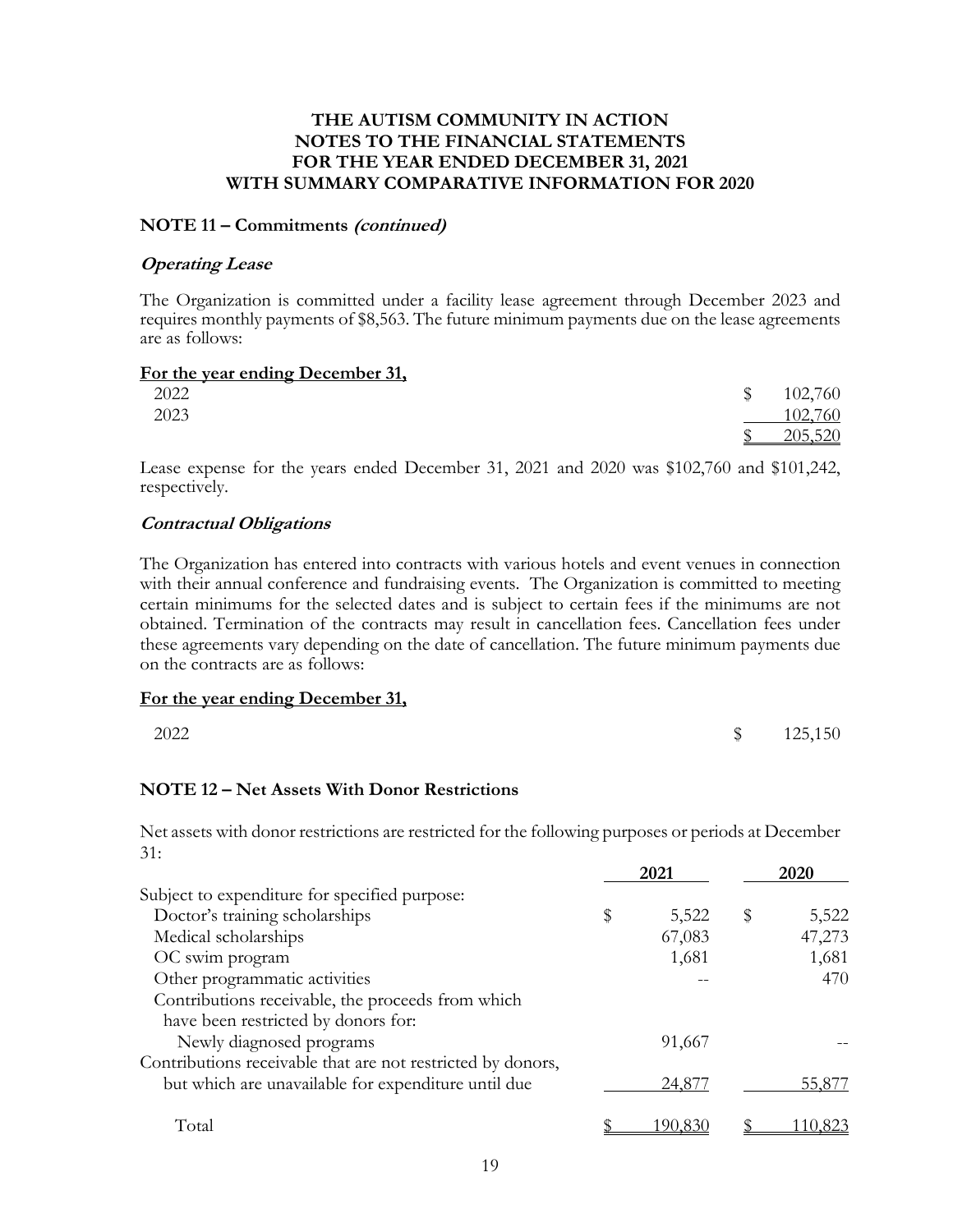### **NOTE 12 – Net Assets With Donor Restrictions (continued)**

Net assets were released from donor restrictions by incurring expenses satisfying the restricted purpose or the passage of time or other events specified by donors.

|                                               | 2021 | 2020    |    |         |
|-----------------------------------------------|------|---------|----|---------|
| Expiration of time restrictions               | \$   | 55,877  | \$ | 42,090  |
| Subject to expenditure for specified purpose: |      |         |    |         |
| Journey Guides                                |      |         |    | 26,177  |
| Medical scholarships                          |      | 76,890  |    | 119,800 |
| Adult program                                 |      | 11,000  |    |         |
| Newly diagnosed program                       |      | 8,333   |    |         |
| State of GA - family scholarships             |      | 55,000  |    |         |
| Other programmatic activities                 |      | 470     |    |         |
| Total                                         |      | 207.570 |    | 88.067  |

### **NOTE 13 – Concentrations**

### **Contributions Receivable**

Contributions receivable from one and three donors comprises 71% and 54% of the balance at December 31, 2021 and 2020, respectively.

### **Accounts Receivable**

Accounts receivable from two and four accounts comprises 53% and 79% of the balance at December 31, 2021 and 2020, respectively.

### **NOTE 14 – Functional Expenses**

The costs of program and supporting services activities have been summarized on a functional basis in the statement of activities. The statement of functional expenses presents the natural and functional classification detail of expenses. Accordingly, certain costs have been allocated among the programs and supporting services benefited. Expenses require allocation on a reasonable basis that is consistently applied. The expenses that are allocated include salaries and wages, employee benefits and taxes, depreciation and amortization, dues and subscriptions, insurance, meetings, occupancy, office supplies, outreach and advertising, postage and shipping - general, professional fees, staff training and development, telephone and internet, and travel, which are allocated on the basis of estimates of time and effort.